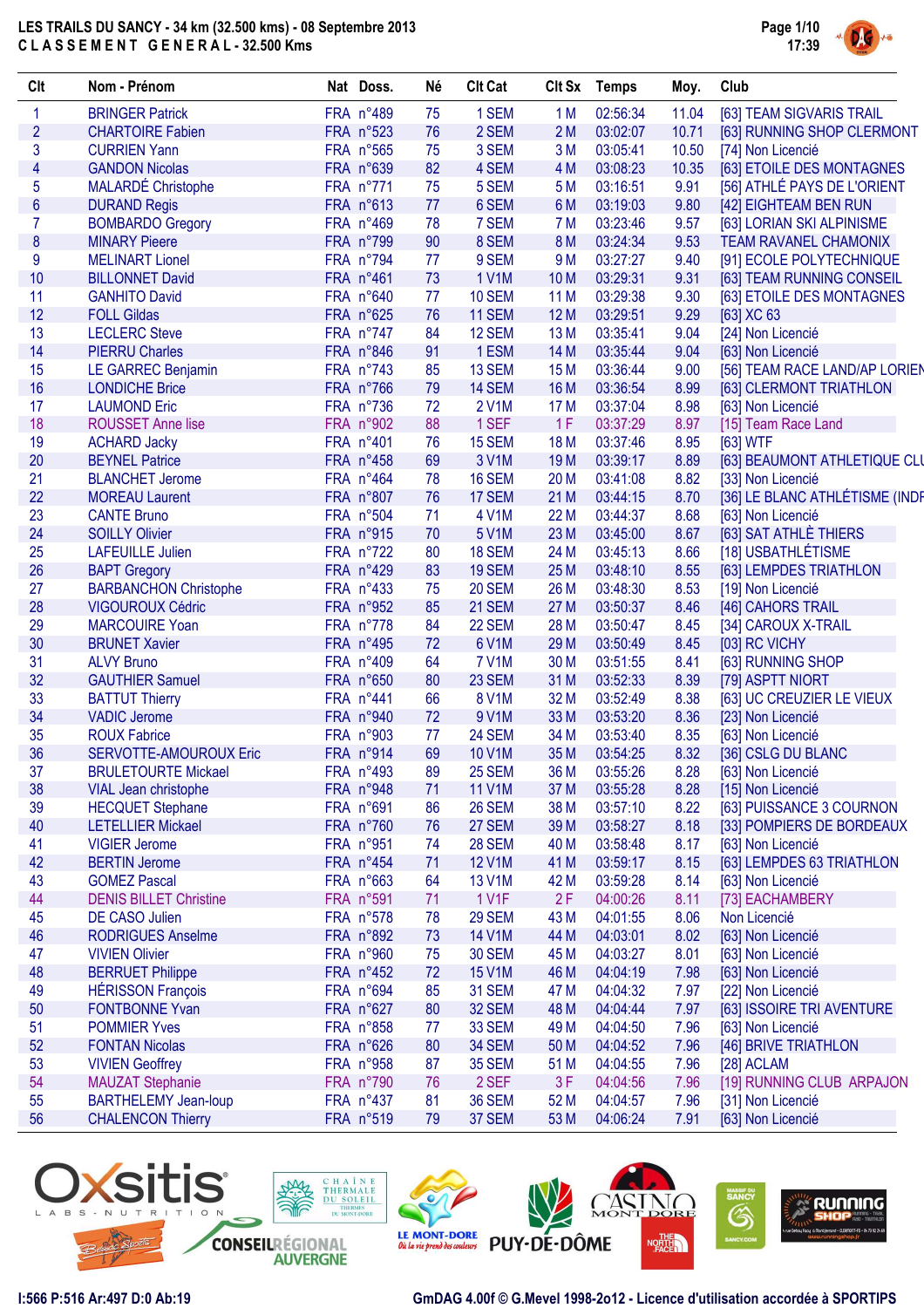

| Clt | Nom - Prénom                 | Nat Doss. | Né | <b>Clt Cat</b> |       | Clt Sx Temps | Moy. | Club                           |
|-----|------------------------------|-----------|----|----------------|-------|--------------|------|--------------------------------|
| 57  | <b>DONNAT Frederic</b>       | FRA n°601 | 76 | <b>38 SEM</b>  | 54 M  | 04:06:29     | 7.91 | [63] CAA ESPÉRANCE CEYRATOIS   |
| 58  | <b>VERHOLLE Julien</b>       | FRA n°946 | 84 | <b>39 SEM</b>  | 55 M  | 04:07:02     | 7.89 | [69] Non Licencié              |
| 59  | <b>LANDRY Jean-baptiste</b>  | FRA n°727 | 84 | 40 SEM         | 56 M  | 04:07:29     | 7.88 | [63] COBM                      |
| 60  | <b>BRISSON Olivier</b>       | FRA n°492 | 70 | <b>16 V1M</b>  | 57 M  | 04:07:42     | 7.87 | [63] COURIR EN LIVRADOIS FORE  |
| 61  | <b>SOMMEREUX Sebastien</b>   | FRA n°916 | 82 | 41 SEM         | 58 M  | 04:07:45     | 7.87 | [37] TEAM RAIDLIGNT            |
| 62  | <b>MARESSE Jean-baptiste</b> | FRA n°780 | 77 | 42 SEM         | 59 M  | 04:07:54     | 7.87 | [12] Non Licencié              |
| 63  | <b>HERAL David</b>           | FRA n°693 | 75 | 43 SEM         | 60 M  | 04:07:55     | 7.87 | [12] SOM MILLAU                |
| 64  | <b>MATERINSKY Rémy</b>       | FRA n°787 | 58 | 1 V2M          | 61 M  | 04:08:11     | 7.86 | [63] ACFA                      |
| 65  | <b>HUILLE Fabien</b>         | FRA n°698 | 85 | 44 SEM         | 62 M  | 04:09:26     | 7.82 | [14] CL COLOMBELLES            |
| 66  | <b>VIDALIN Mathieu</b>       | FRA n°949 | 77 | 45 SEM         | 63 M  | 04:09:52     | 7.80 | [63] Non Licencié              |
| 67  | <b>VINCENT Sébastien</b>     | FRA n°956 | 77 | 46 SEM         | 64 M  | 04:10:42     | 7.78 | [63] Non Licencié              |
| 68  | <b>GERBE Alain</b>           | FRA n°656 | 63 | 2 V2M          | 65 M  | 04:11:08     | 7.76 | [63] SPORT DYNAMIC SANDOLIEN   |
| 69  | <b>GAY Julien</b>            | FRA n°652 | 78 | 47 SEM         | 66 M  | 04:13:02     | 7.71 | [63] BOURRINS DU MIDI          |
| 70  | <b>MIRAS Philippe</b>        | FRA n°800 | 71 | <b>17 V1M</b>  | 67 M  | 04:13:20     | 7.70 | [63] Non Licencié              |
| 71  | <b>BESOMBES Thierry</b>      | FRA n°457 | 75 | 48 SEM         | 68 M  | 04:13:28     | 7.69 | [63] Non Licencié              |
| 72  | <b>GONCALVES Michaël</b>     | FRA n°665 | 78 | 49 SEM         | 69 M  | 04:14:47     | 7.65 | [63] Non Licencié              |
| 73  | <b>TOURNADRE Anne</b>        | FRA n°932 | 74 | 3 SEF          | 4F    | 04:15:01     | 7.65 | [63] Non Licencié              |
| 74  | <b>PASCAUD Lionel</b>        | FRA n°831 | 79 | <b>50 SEM</b>  | 70 M  | 04:15:51     | 7.62 | [23] Non Licencié              |
| 75  | <b>CUBIZOLLE Pascal</b>      | FRA n°564 | 71 | <b>18 V1M</b>  | 71 M  | 04:15:52     | 7.62 | [43] COURIR EN EMBLAVEZ        |
|     |                              |           |    |                |       |              |      |                                |
| 76  | <b>DUCHER Mathieu</b>        | FRA n°607 | 86 | <b>51 SEM</b>  | 72 M  | 04:16:17     | 7.61 | [63] Non Licencié              |
| 77  | <b>GUEROT Denis</b>          | FRA n°676 | 64 | <b>19 V1M</b>  | 73 M  | 04:16:43     | 7.60 | [03] TRIMAY 03                 |
| 78  | <b>VIVIEN Charlie</b>        | FRA n°959 | 87 | <b>52 SEM</b>  | 74 M  | 04:17:16     | 7.58 | [28] ACLAM                     |
| 79  | <b>PLATA Guillaume</b>       | FRA n°850 | 84 | <b>53 SEM</b>  | 75 M  | 04:18:41     | 7.54 | [87] CO-KM 42 ST JUST LE MARTE |
| 80  | <b>LEGENDRE Francois</b>     | FRA n°749 | 65 | 20 V1M         | 76 M  | 04:18:46     | 7.54 | [28] MJ AUTHON                 |
| 81  | <b>DIVAY Patrice</b>         | FRA n°942 | 64 | 21 V1M         | 77 M  | 04:18:47     | 7.54 | <b>CHU RENNES</b>              |
| 82  | <b>CHARVILLAT Marc</b>       | FRA n°524 | 80 | <b>54 SEM</b>  | 78 M  | 04:19:08     | 7.53 | [63] Non Licencié              |
| 83  | <b>COUTURIER Christophe</b>  | FRA n°558 | 74 | <b>55 SEM</b>  | 79 M  | 04:19:14     | 7.52 | [03] AMITIÉE NATURE MONTLUCO   |
| 84  | <b>MANCEAU Nicolas</b>       | FRA n°774 | 80 | <b>56 SEM</b>  | 80 M  | 04:19:18     | 7.52 | [35] COURSE NATURE A LAIGNEL   |
| 85  | <b>LATCHIMY Thierry</b>      | FRA n°733 | 75 | 57 SEM         | 81 M  | 04:19:19     | 7.52 | [63] Non Licencié              |
| 86  | <b>TROTEL Pascal</b>         | FRA n°937 | 58 | 3 V2M          | 82 M  | 04:19:33     | 7.51 | [03] RC VICHY                  |
| 87  | <b>FOURNIER Emmanuel</b>     | FRA n°631 | 77 | <b>58 SEM</b>  | 83 M  | 04:19:39     | 7.51 | [63] Non Licencié              |
| 88  | <b>DECOURTEIX Rémy</b>       | FRA n°580 |    | <b>59 SEM</b>  | 84 M  | 04:19:43     | 7.51 | $[23]$ LAC                     |
| 89  | <b>LORBLANCHET Marion</b>    | FRA n°767 | 83 | 4 SEF          | 5F    | 04:19:59     | 7.50 | [63] Non Licencié              |
| 90  | <b>REYGADE Pierre</b>        | FRA n°879 | 93 | 2 ESM          | 85 M  | 04:21:13     | 7.47 | [15] Non Licencié              |
| 91  | <b>RONCIER Xavier</b>        | FRA n°895 | 67 | <b>22 V1M</b>  | 86 M  | 04:21:22     | 7.46 | [63] LIMAGNE ATHLETES ENDURA   |
| 92  | <b>GENDARME Bertrand</b>     | FRA n°653 | 76 | 60 SEM         | 87 M  | 04:21:40     | 7.45 | [63] Non Licencié              |
| 93  | POUJET Jerome                | FRA n°864 | 71 | 23 V1M         | 88 M  | 04:21:52     | 7.45 | [12] Non Licencié              |
| 94  | <b>BAY Julien</b>            | FRA n°443 | 81 | 61 SEM         | 89 M  | 04:22:35     | 7.43 | [63] Non Licencié              |
| 95  | <b>ZAGHET Thierry</b>        | FRA n°963 | 61 | 4 V2M          | 90 M  | 04:22:42     | 7.42 | [58] EAMYA                     |
| 96  | WIERZBA Jérôme               | FRA n°962 | 74 | 62 SEM         | 91 M  | 04:23:02     | 7.41 | [63] Non Licencié              |
| 97  | <b>CHABANEL Sophie</b>       | FRA n°514 | 80 | 5 SEF          | 6F    | 04:23:27     | 7.40 | [43] CHAPTEUIL SPORTS NATURE   |
| 98  | <b>CHABANEL Laurent</b>      | FRA n°513 | 76 | 63 SEM         | 92 M  | 04:23:28     | 7.40 | [43] CHAPTEUIL SPORTS NATURE   |
| 99  | <b>CONNORD Jean marc</b>     | FRA n°548 | 73 | 24 V1M         | 93 M  | 04:23:32     | 7.40 | [63] Non Licencié              |
| 100 | <b>GARAUD Alexandre</b>      | FRA n°641 | 77 | 64 SEM         | 94 M  | 04:23:34     | 7.40 | [24] Non Licencié              |
| 101 | <b>LIMOGE Renaud</b>         | FRA n°765 | 83 | <b>65 SEM</b>  | 95 M  | 04:24:32     | 7.37 | [36] TCC36                     |
| 102 | <b>MANGIN Mickael</b>        | FRA n°775 | 83 | <b>66 SEM</b>  | 96 M  | 04:24:34     | 7.37 | [63] Non Licencié              |
| 103 | <b>ESCALOIN Denis</b>        | FRA n°617 | 77 | 67 SEM         | 97 M  | 04:24:38     | 7.37 | [33] TEAM TRAIL LA BURTHE      |
| 104 | MAUZAT Jean-pierre           | FRA n°791 | 49 | 1 V3M          | 98 M  | 04:25:02     | 7.36 | [15] RUNNING CLUB ARPAJON      |
| 105 | <b>ROUSSEAU Fabrice</b>      |           | 68 | 25 V1M         |       | 04:25:14     |      |                                |
|     |                              | FRA n°900 |    | 26 V1M         | 99 M  | 04:26:01     | 7.35 | [18] CA BOISCHAUT              |
| 106 | <b>BAYON Pascal</b>          | FRA n°447 | 68 |                | 100 M |              | 7.33 | [03] EAMYA                     |
| 107 | <b>MONNEREAU Bruno</b>       | FRA n°803 | 69 | 27 V1M         | 101 M | 04:26:02     | 7.33 | [36] Non Licencié              |
| 108 | <b>CHOMETTE Thierry</b>      | FRA n°537 | 67 | 28 V1M         | 102 M | 04:26:39     | 7.31 | [63] Non Licencié              |
| 109 | <b>AUGLANS Aurélien</b>      | FRA n°426 | 81 | <b>68 SEM</b>  | 103 M | 04:27:25     | 7.29 | [34] Non Licencié              |
| 110 | <b>ERARD Nicolas</b>         | FRA n°616 | 76 | 69 SEM         | 104 M | 04:27:46     | 7.28 | [63] Non Licencié              |
| 111 | <b>GUTIERREZ Simon</b>       | FRA n°685 | 70 | 29 V1M         | 105 M | 04:28:34     | 7.26 | [63] Non Licencié              |
| 112 | <b>ESPINOSA Pascal</b>       | FRA n°618 | 65 | 30 V1M         | 106 M | 04:29:01     | 7.25 | [63] AS ZICKZENDE CHAURIAT     |

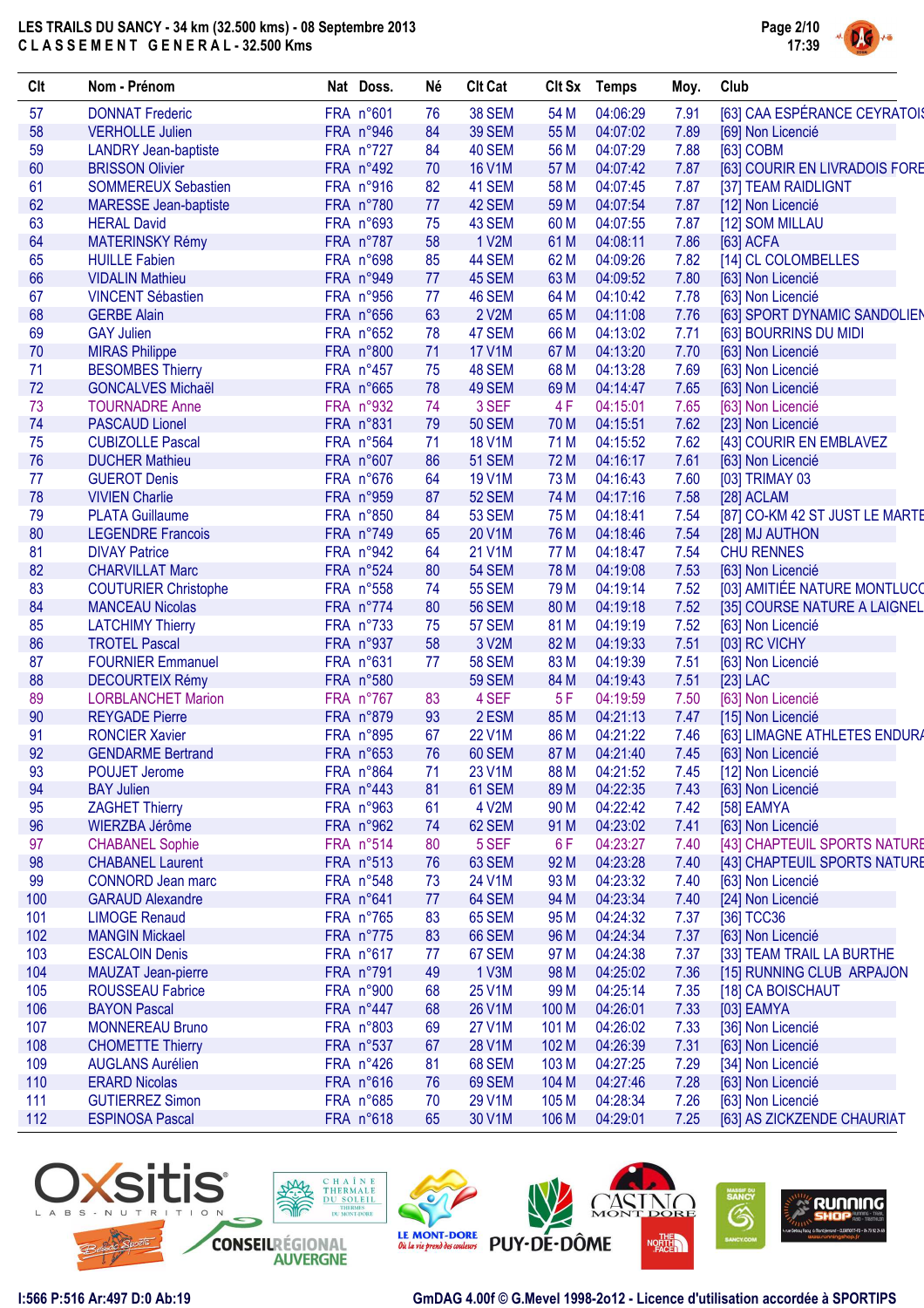

| Clt | Nom - Prénom                    | Nat Doss. | Né | <b>Clt Cat</b> |       | Clt Sx Temps | Moy.         | Club                          |
|-----|---------------------------------|-----------|----|----------------|-------|--------------|--------------|-------------------------------|
| 113 | <b>GAUTHIER Jerome</b>          | FRA n°651 | 73 | 31 V1M         | 107 M | 04:29:41     | 7.23         | [63] Non Licencié             |
| 114 | <b>PINGLOT Nicolas</b>          | FRA n°848 | 68 | 32 V1M         | 108 M | 04:29:52     | 7.23         | [63] Non Licencié             |
| 115 | ?DOSSARD #971                   | FRA n°969 |    | <b>70 SEM</b>  | 109 M | 04:30:11     | 7.22         | Non Licencié                  |
| 116 | <b>LE BOBINNEC Elwis</b>        | FRA n°740 | 66 | 33 V1M         | 110 M | 04:30:25     | 7.21         | [63] CAL RIOM                 |
| 117 | <b>SUTTER David</b>             | FRA n°921 | 68 | 34 V1M         | 111 M | 04:30:45     | 7.20         | [57] TEAM CHULLANKA           |
| 118 | <b>PLAUD Anthony</b>            | FRA n°851 | 79 | <b>71 SEM</b>  | 112 M | 04:31:36     | 7.18         | [44] ESTUAIRE ATHLETIC CLUB   |
| 119 | <b>LEPRAT Sylvain</b>           | FRA n°755 | 78 | <b>72 SEM</b>  | 113 M | 04:32:06     | 7.17         | [23] Non Licencié             |
| 120 | <b>JOUSSE Antoine</b>           | FRA n°711 | 78 | <b>73 SEM</b>  | 114 M | 04:32:09     | 7.17         | [72] ASCE MUTUELLES DU MANS   |
| 121 | <b>BARATHON Nicolas</b>         | FRA n°432 | 76 | <b>74 SEM</b>  | 115 M | 04:32:21     | 7.16         | [42] COTE ROANNAISE RAID AVEI |
| 122 | <b>NERON Sébastien</b>          | FRA n°814 | 74 | <b>75 SEM</b>  | 116 M | 04:32:25     | 7.16         | [63] FC GAILLARD              |
| 123 | <b>LARDOUX Axel</b>             | FRA n°729 | 68 | 35 V1M         | 117 M | 04:32:51     | 7.15         | [24] SAINT ASTIER TRIATHLON   |
| 124 | <b>AUBOUIN Patrice</b>          | FRA n°422 | 73 | 36 V1M         | 118 M | 04:33:04     | 7.14         | [63] PLAUZAT RUNNING          |
| 125 | <b>PORTEFAIX Thomas</b>         | FRA n°861 | 77 | <b>76 SEM</b>  | 119 M | 04:33:07     | 7.14         | [43] TEAM CONSEILS COURSEAP   |
| 126 | <b>KARR Lionel</b>              | FRA n°714 | 72 | 37 V1M         | 120 M | 04:33:12     | 7.14         | [63] Non Licencié             |
| 127 | <b>AILLOUD Sebastien</b>        | FRA n°404 | 71 | 38 V1M         | 121 M | 04:33:41     |              |                               |
| 128 | <b>JABY Nicolas</b>             | FRA n°704 | 75 | 77 SEM         | 122 M | 04:33:53     | 7.13<br>7.12 | [19] TULLE AC                 |
| 129 |                                 | FRA n°648 |    |                | 123 M | 04:34:03     |              | [63] Non Licencié             |
| 130 | <b>GAUDIN Rodolphe</b>          |           | 74 | <b>78 SEM</b>  |       |              | 7.12         | [41] Non Licencié             |
|     | <b>FAVARDIN Julien</b>          | FRA n°622 | 78 | <b>79 SEM</b>  | 124 M | 04:34:10     | 7.11         | [77] Non Licencié             |
| 131 | <b>LE GAC Yannick</b>           | FRA n°742 | 70 | 39 V1M         | 125 M | 04:34:14     | 7.11         | [22] Non Licencié             |
| 132 | <b>GUYONNEAU Mickael</b>        | FRA n°686 | 74 | 80 SEM         | 126 M | 04:34:17     | 7.11         | [86] AS VOUILLÉ 86            |
| 133 | <b>PAIREL Franck</b>            | FRA n°828 | 63 | 5 V2M          | 127 M | 04:34:19     | 7.11         | [35] COUREURS D'EXTREME       |
| 134 | <b>REY Clement</b>              | FRA n°878 | 93 | 3 ESM          | 128 M | 04:34:23     | 7.11         | [86] POITIERS EC              |
| 135 | <b>CHALAYE Grégory</b>          | FRA n°518 | 77 | 81 SEM         | 129 M | 04:34:29     | 7.10         | [42] EIGHTEAM LA FOULEE FORE  |
| 136 | PARAFITA Sergio                 | FRA n°830 | 75 | 82 SEM         | 130 M | 04:35:17     | 7.08         | [63] Non Licencié             |
| 137 | MARIOTTI Jean-pierre            | FRA n°782 | 61 | 6 V2M          | 131 M | 04:35:42     | 7.07         | [63] Non Licencié             |
| 138 | <b>SAUVADET Eric</b>            | FRA n°908 | 61 | <b>7 V2M</b>   | 132 M | 04:36:06     | 7.06         | [63] Non Licencié             |
| 139 | PHILIBERT Eric                  | FRA n°843 | 66 | 40 V1M         | 133 M | 04:36:58     | 7.04         | [63] Non Licencié             |
| 140 | <b>BRUNOT PHILIPPOT Michael</b> | FRA n°496 | 78 | 83 SEM         | 134 M | 04:37:24     | 7.03         | [21] WTF                      |
| 141 | <b>LAUTARD Christophe</b>       | FRA n°737 | 80 | 84 SEM         | 135 M | 04:38:11     | 7.01         | [86] POITIERS ETUDIANTS CLUB  |
| 142 | <b>VILLIERAS Jerome</b>         | FRA n°954 | 73 | 41 V1M         | 136 M | 04:38:40     | 7.00         | [19] Non Licencié             |
| 143 | <b>BOUCHAM Christophe</b>       | FRA n°475 | 69 | 42 V1M         | 137 M | 04:38:44     | 7.00         | [86] Non Licencié             |
| 144 | <b>JUSZCZAK Carole</b>          | FRA n°713 | 75 | 6 SEF          | 7 F   | 04:38:46     | 7.00         | [92] MEUDON TRIATHLON         |
| 145 | <b>TRIMOULET Arnaud</b>         | FRA n°936 | 74 | <b>85 SEM</b>  | 138 M | 04:38:57     | 6.99         | [94] Non Licencié             |
| 146 | <b>BOUILLON Jean-baptiste</b>   | FRA n°479 | 89 | <b>86 SEM</b>  | 139 M | 04:39:03     | 6.99         | [63] CLERMONT UNIVERSITE CLU  |
| 147 | <b>BOUILLON Patrice</b>         | FRA n°480 | 62 | 8 V2M          | 140 M | 04:39:04     | 6.99         | [03] UC CREUZIER LE VIEUX     |
| 148 | <b>GUEDES Fernand</b>           | FRA n°673 | 65 | 43 V1M         | 141 M | 04:39:20     | 6.98         | [63] LIMAGNE ATHLETES ENDURA  |
| 149 | <b>LABOURIER Christophe</b>     | FRA n°717 | 75 | <b>87 SEM</b>  | 142 M | 04:40:14     | 6.96         | [63] Non Licencié             |
| 150 | <b>MALISSEN Bruno</b>           | FRA n°772 | 80 | 88 SEM         | 143 M | 04:40:34     | 6.95         | [87] Non Licencié             |
| 151 | <b>PEYROL Philippe</b>          | FRA n°839 | 59 | 9 V2M          | 144 M | 04:40:46     | 6.95         | [03] UCCV                     |
| 152 | <b>DILLENSEGER Matthieu</b>     | FRA n°599 | 80 | <b>89 SEM</b>  | 145 M | 04:42:51     | 6.89         | [92] Non Licencié             |
| 153 | <b>MARTINOL Pascal</b>          | FRA n°786 | 67 | 44 V1M         | 146 M | 04:42:53     | 6.89         | [63] Non Licencié             |
| 154 | LE FURAUT Yann                  | FRA n°741 | 67 | 45 V1M         | 147 M | 04:43:00     | 6.89         | [44] ESTUAIRE ATHLETIC CLUB   |
| 155 | <b>LACHEMI Loic</b>             | FRA n°720 | 81 | <b>90 SEM</b>  | 148 M | 04:43:07     | 6.89         | [03] TEAM FARTHLECK           |
| 156 | <b>SCHMITT Chloé</b>            | FRA n°911 | 86 | 7 SEF          | 8F    | 04:43:20     | 6.88         | [63] Non Licencié             |
| 157 | <b>ROBIER Frederic</b>          | FRA n°889 | 73 | 46 V1M         | 149 M | 04:43:25     | 6.88         | [19] Non Licencié             |
| 158 | <b>AUDOUARD Vincent</b>         | FRA n°424 | 68 | 47 V1M         | 150 M | 04:43:41     | 6.87         | [63] Non Licencié             |
| 159 | <b>DALESME Arnaud</b>           | FRA n°572 | 79 | <b>91 SEM</b>  | 151 M | 04:43:51     | 6.87         | [19] TULLE TRI                |
| 160 | <b>PEYSSON Christophe</b>       | FRA n°840 | 69 | 48 V1M         | 152 M | 04:44:35     | 6.85         | [63] ASM                      |
| 161 | <b>GATARD Dominique</b>         | FRA n°646 | 69 | 49 V1M         | 153 M | 04:44:36     | 6.85         | [86] Non Licencié             |
| 162 | <b>AUBRY Cédric</b>             | FRA n°423 | 84 | 92 SEM         | 154 M | 04:44:50     | 6.85         | [63] Non Licencié             |
| 163 | <b>ASTIC Nicolas</b>            | FRA n°420 | 85 | <b>93 SEM</b>  | 155 M | 04:44:53     | 6.84         | [63] Non Licencié             |
| 164 | <b>FOSCHIATTI Thibaut</b>       | FRA n°629 | 83 | <b>94 SEM</b>  | 156 M | 04:45:44     | 6.82         | [45] Non Licencié             |
| 165 | <b>LEGER Nicolas francois</b>   | FRA n°751 | 72 | 50 V1M         | 157 M | 04:46:12     | 6.81         | [87] LIMOGES TRIATHLON        |
| 166 |                                 |           |    |                |       |              |              |                               |
|     | <b>NUPER Christian</b>          | FRA n°822 | 67 | 51 V1M         | 158 M | 04:46:30     | 6.81         | [27] SPORT AVENTURE           |
| 167 | <b>MARLAUD Thorsten</b>         | FRA n°783 | 81 | <b>95 SEM</b>  | 159 M | 04:46:44     | 6.80         | [69] AS AREVA                 |
| 168 | <b>DECOURTEIX Denis</b>         | FRA n°581 | 80 | <b>96 SEM</b>  | 160 M | 04:47:24     | 6.78         | [23] Non Licencié             |

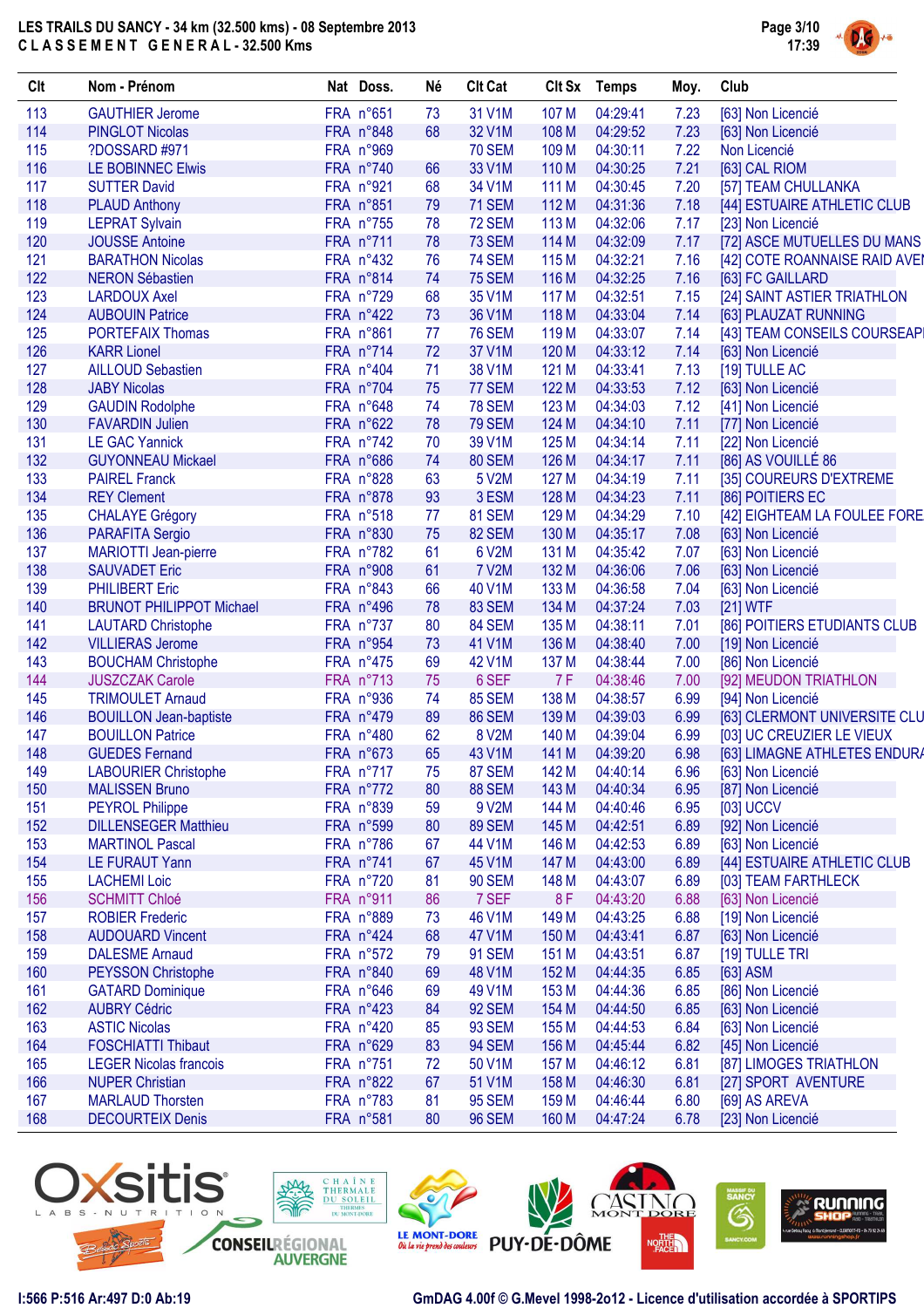

| Clt | Nom - Prénom                   | Nat Doss. | Né | <b>Clt Cat</b> |       | Clt Sx Temps | Moy. | Club                         |
|-----|--------------------------------|-----------|----|----------------|-------|--------------|------|------------------------------|
| 169 | <b>AGARD Olivier</b>           | FRA n°402 | 59 | <b>10 V2M</b>  | 161 M | 04:47:47     | 6.78 | [63] AS/MONTFERRAND          |
| 170 | <b>DOUNIES Jérôme</b>          | FRA n°603 | 88 | <b>97 SEM</b>  | 162 M | 04:48:18     | 6.76 | [19] Non Licencié            |
| 171 | <b>PADIOLEAU Steeve</b>        | FRA n°827 | 93 | 4 ESM          | 163 M | 04:48:20     | 6.76 | [44] Non Licencié            |
| 172 | <b>GOMEZ José</b>              | FRA n°664 | 65 | 52 V1M         | 164 M | 04:48:23     | 6.76 | [63] Non Licencié            |
| 173 | <b>LEPRINCE Romain</b>         | FRA n°756 | 83 | <b>98 SEM</b>  | 165 M | 04:48:36     | 6.76 | [87] Non Licencié            |
| 174 | <b>DEMAY Philippe</b>          | FRA n°590 | 54 | <b>11 V2M</b>  | 166 M | 04:49:13     | 6.74 | [63] Non Licencié            |
| 175 | <b>FUZIOL David</b>            | FRA n°635 | 70 | 53 V1M         | 167 M | 04:49:37     | 6.73 | [63] Non Licencié            |
| 176 | <b>LAVENTURE Cyrille</b>       | FRA n°739 | 68 | 54 V1M         | 168 M | 04:49:56     | 6.73 | [35] COURSE NATURE LAIGNELET |
| 177 | <b>MALPUECH Guillaume</b>      | FRA n°773 | 74 | <b>99 SEM</b>  | 169 M | 04:49:57     | 6.73 | [63] Non Licencié            |
| 178 | <b>BARRIERE Philippe</b>       | FRA n°436 | 59 | <b>12 V2M</b>  | 170 M | 04:50:20     | 6.72 | [15] Non Licencié            |
| 179 | <b>PALLIER Bryan</b>           | FRA n°829 | 79 | <b>100 SEM</b> | 171 M | 04:50:37     | 6.71 | [63] CAP AULNAT              |
| 180 | <b>DAGON Florent</b>           | FRA n°571 | 82 | <b>101 SEM</b> | 172 M | 04:50:44     | 6.71 | [63] FLORENT DAGON           |
| 181 | <b>DESHAYES Antoine</b>        | FRA n°594 | 92 | 5 ESM          | 173 M | 04:51:11     | 6.70 | [28] Non Licencié            |
| 182 | <b>PORCHERAY Guillaume</b>     | FRA n°859 | 88 | <b>102 SEM</b> | 174 M | 04:51:48     | 6.68 | [21] Non Licencié            |
| 183 | <b>MUSY Emeric</b>             | FRA n°813 | 84 | <b>103 SEM</b> | 175 M | 04:51:52     | 6.68 | [63] Non Licencié            |
| 184 | <b>LESPINASSE Bruno</b>        | FRA n°758 | 73 | 55 V1M         | 176 M | 04:51:56     | 6.68 | [03] VICHY TRIATHLON         |
| 185 | <b>RATERON Aurelien</b>        | FRA n°873 | 87 | <b>104 SEM</b> | 177 M | 04:51:58     | 6.68 | [23] Non Licencié            |
| 186 | <b>CLABAUX Geoffray</b>        | FRA n°540 | 77 | <b>105 SEM</b> | 178 M | 04:52:00     | 6.68 | [63] Non Licencié            |
| 187 | <b>RICHE Anne</b>              | FRA n°882 | 71 | 2 V1F          | 9F    | 04:52:08     | 6.68 | [29] Non Licencié            |
| 188 | <b>MOUGIN Vincent</b>          | FRA n°810 | 91 | 6ESM           | 179 M | 04:52:45     | 6.66 | [58] Non Licencié            |
| 189 | <b>LIANDRAT Pascal</b>         | FRA n°763 | 86 | <b>106 SEM</b> | 180 M | 04:52:46     | 6.66 | [63] Non Licencié            |
| 190 | <b>CALDAGUES Thierry</b>       | FRA n°499 | 66 | 56 V1M         | 181 M | 04:52:51     | 6.66 | [63] Non Licencié            |
| 191 | <b>CROUZAT Alain</b>           | FRA n°562 | 74 | <b>107 SEM</b> | 182 M | 04:52:55     | 6.66 | [15] Non Licencié            |
| 192 | <b>TARDIF Gregory</b>          | FRA n°923 | 73 | 57 V1M         | 183 M | 04:53:15     | 6.65 | [22] COUREURS D'EXTREME      |
| 193 | <b>MAGAT Stephane</b>          | FRA n°769 | 71 | 58 V1M         | 184 M | 04:53:16     | 6.65 | [35] COUREURS D'EXTREME      |
| 194 | <b>GRAUX Franck</b>            | FRA n°669 | 70 | 59 V1M         | 185 M | 04:53:33     | 6.64 | [45] Non Licencié            |
| 195 | <b>BORDEL Sandra</b>           | FRA n°472 |    | 8 SEF          | 10F   | 04:54:04     | 6.63 | [63] CLF                     |
| 196 | <b>ANDRE Alain</b>             | FRA n°411 | 61 | <b>13 V2M</b>  | 186 M | 04:54:06     | 6.63 | [63] Non Licencié            |
| 197 | <b>GUIJARRO Santiago</b>       | FRA n°680 | 67 | 60 V1M         | 187 M | 04:54:17     | 6.63 | [63] Non Licencié            |
| 198 | <b>VERDIER Thierry</b>         | FRA n°945 | 66 | 61 V1M         | 188 M | 04:54:29     | 6.62 | [91] SGS                     |
| 199 | <b>AUSTRUIT Benoît</b>         | FRA n°427 | 77 | <b>108 SEM</b> | 189 M | 04:55:12     | 6.61 | [87] Non Licencié            |
| 200 | ALVES DE SOUZAC Frédéric       | FRA n°408 | 71 | 62 V1M         | 190 M | 04:55:33     | 6.60 | [46] Non Licencié            |
| 201 | <b>REY Jerome</b>              | FRA n°877 | 74 | <b>109 SEM</b> | 191 M | 04:55:34     | 6.60 | [63] ACFA                    |
| 202 | <b>AIGUEBONNE Marc</b>         | FRA n°403 | 64 | 63 V1M         | 192 M | 04:55:45     | 6.59 | [63] Non Licencié            |
| 203 | <b>SALESSE Nicolas</b>         | FRA n°904 | 81 | <b>110 SEM</b> | 193 M | 04:56:29     | 6.58 | [87] VERNEUIL OXYGÈNE        |
| 204 | <b>VINÇON Laurent</b>          | FRA n°957 | 79 | <b>111 SEM</b> | 194 M | 04:56:33     | 6.58 | [69] Non Licencié            |
| 205 | <b>BAYLE Pascale</b>           | FRA n°444 | 66 | 3 V1F          | 11F   | 04:56:41     | 6.57 | $[63]$ CLF                   |
| 206 | <b>BEYNEL Florence</b>         | FRA n°459 | 67 | 4 V1F          | 12F   | 04:57:06     | 6.56 | [63] BEAUMONT ATHLETIQUE CLU |
| 207 | <b>ARAGNOU Christophe</b>      | FRA n°414 | 76 | <b>112 SEM</b> | 195 M | 04:57:34     | 6.55 | [63] Non Licencié            |
| 208 | <b>BAYLE Edouard</b>           | FRA n°446 | 80 | <b>113 SEM</b> | 196 M | 04:58:00     | 6.54 | [63] Non Licencié            |
| 209 | <b>CHAMBELANT Xavier</b>       | FRA n°520 | 77 | <b>114 SEM</b> | 197 M | 04:58:11     | 6.54 | [45] Non Licencié            |
| 210 | <b>DELALEUF Christophe</b>     | FRA n°583 | 73 | 64 V1M         | 198 M | 04:58:48     | 6.53 | [18] Non Licencié            |
| 211 | <b>CASANOVA Arnaud</b>         | FRA n°512 | 85 | <b>115 SEM</b> | 199 M | 04:58:58     | 6.52 | [24] Non Licencié            |
| 212 | <b>DAVAN Fabrice</b>           | FRA n°574 | 75 | <b>116 SEM</b> | 200 M | 04:59:20     | 6.51 | [19] Non Licencié            |
| 213 | <b>AUBAUX Vincent</b>          | FRA n°421 | 83 | <b>117 SEM</b> | 201 M | 04:59:21     | 6.51 | [24] Non Licencié            |
| 214 | <b>DEFACHE Dorian</b>          | FRA n°582 | 64 | 65 V1M         | 202 M | 04:59:39     | 6.51 | [63] Non Licencié            |
| 215 | <b>IMBERT Laurent</b>          | FRA n°702 | 72 | 66 V1M         | 203 M | 04:59:48     | 6.50 | [63] Non Licencié            |
| 216 | <b>COLIN Yoachim</b>           | FRA n°545 | 78 | <b>118 SEM</b> | 204 M | 04:59:52     | 6.50 | [86] AS VOUILLÉ 86           |
| 217 | <b>BOUCHERON David</b>         | FRA n°477 | 72 | 67 V1M         | 205 M | 04:59:54     | 6.50 | [63] Non Licencié            |
| 218 | <b>STEUFFE Alexandre</b>       | FRA n°918 | 81 | <b>119 SEM</b> | 206 M | 05:00:16     | 6.49 | [03] COUREURS DES VIGNES     |
| 219 | <b>LÉTANG Philippe</b>         | FRA n°759 | 68 | 68 V1M         | 207 M | 05:00:38     | 6.49 | [03] Non Licencié            |
| 220 | <b>TUYAA-BOUSTUGUE Olivier</b> | FRA n°939 | 67 | 69 V1M         | 208 M | 05:01:14     | 6.47 | [31] Non Licencié            |
| 221 | <b>DABRIGEON Philippe</b>      | FRA n°569 | 63 | 14 V2M         | 209 M | 05:01:39     | 6.46 | [63] PLAUZAT RUNNING         |
| 222 | <b>GOBY Fabien</b>             | FRA n°662 | 81 | <b>120 SEM</b> | 210 M | 05:01:40     | 6.46 | [63] Non Licencié            |
| 223 | <b>LEGENDRE Christophe</b>     | FRA n°750 | 67 | 70 V1M         | 211 M | 05:01:46     | 6.46 | [58] Non Licencié            |
| 224 | <b>DELEGLISE Sophie</b>        | FRA n°585 | 65 | 5 V1F          | 13F   | 05:02:08     | 6.45 | [63] RCC                     |
|     |                                |           |    |                |       |              |      |                              |

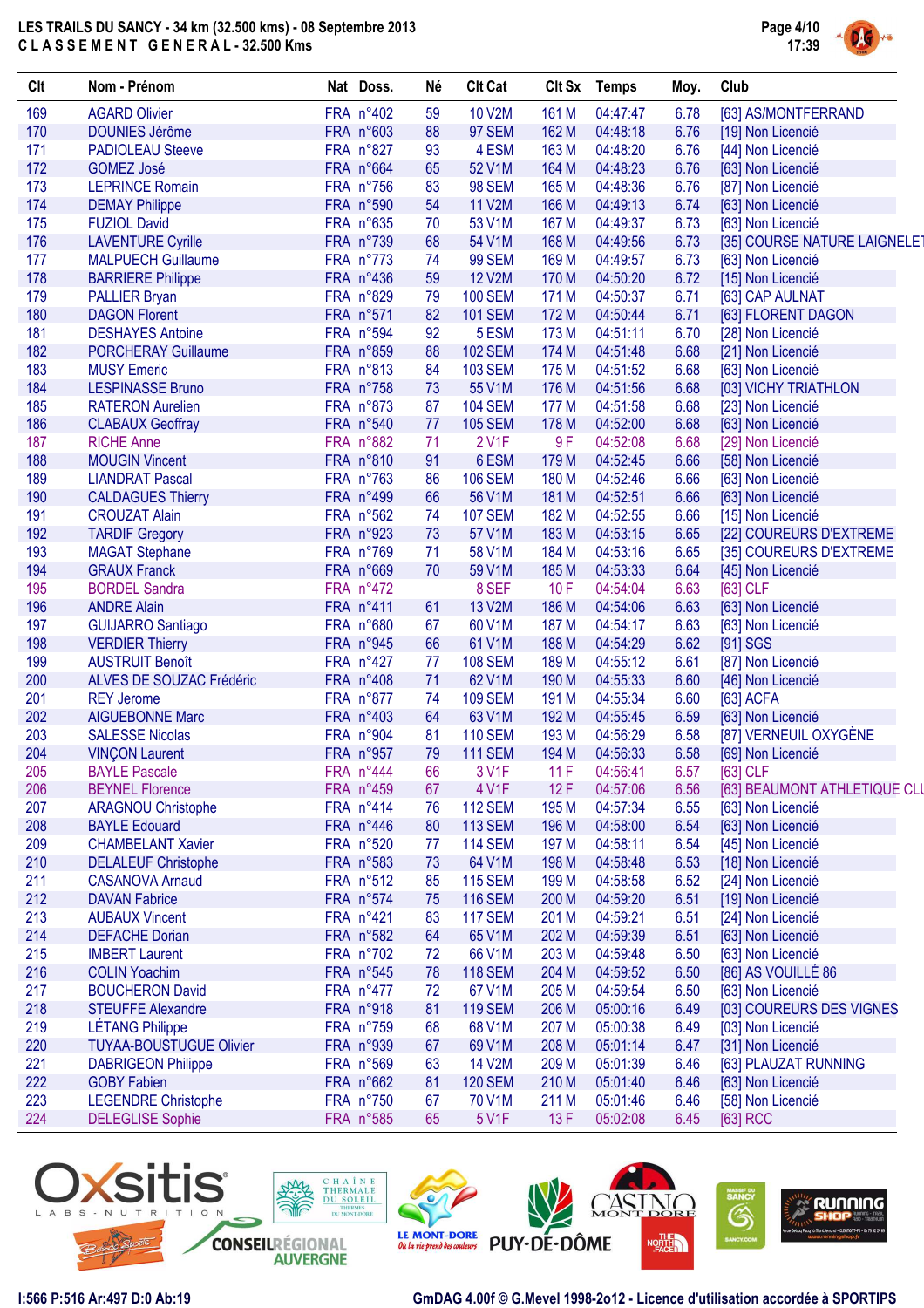

| Clt | Nom - Prénom               | Nat Doss.              | Né | <b>Clt Cat</b> |       | Clt Sx Temps | Moy. | Club                          |
|-----|----------------------------|------------------------|----|----------------|-------|--------------|------|-------------------------------|
| 225 | <b>BERTHOULE Pascal</b>    | FRA n°453              | 81 | <b>121 SEM</b> | 212 M | 05:02:10     | 6.45 | [63] ETOILE DES MONTAGNES LA  |
| 226 | <b>BASTIANEL Fabrice</b>   | FRA n°440              | 71 | 71 V1M         | 213 M | 05:02:35     | 6.44 | [49] Non Licencié             |
| 227 | <b>BUFFAGNI Olivier</b>    | FRA n°497              | 71 | <b>72 V1M</b>  | 214 M | 05:02:39     | 6.44 | [87] Non Licencié             |
| 228 | <b>EYHERAGUIBEL Luc</b>    | FRA n°619              | 76 | <b>122 SEM</b> | 215 M | 05:04:16     | 6.41 | [12] Non Licencié             |
| 229 | <b>DAVID Pascal</b>        | FRA n°575              | 74 | <b>123 SEM</b> | 216 M | 05:04:35     | 6.40 | [86] Non Licencié             |
| 230 | <b>PLUT Gilles</b>         | FRA n°852              | 78 | <b>124 SEM</b> | 217 M | 05:04:55     | 6.40 | [72] MAT 72                   |
| 231 | <b>CHOLLEY Thierry</b>     | FRA n°536              | 65 | 73 V1M         | 218 M | 05:05:18     | 6.39 | [22] GRANIT RUNNING 22        |
| 232 | <b>TAFANI Mathieu</b>      | FRA n°922              | 91 | 7 ESM          | 219 M | 05:06:01     | 6.37 | [63] Non Licencié             |
| 233 | <b>MESPLES Lilian</b>      | FRA n°796              | 75 | <b>125 SEM</b> | 220 M | 05:06:19     | 6.37 | [63] Non Licencié             |
| 234 | <b>MONJOU Philippe</b>     | FRA n°802              | 69 | 74 V1M         | 221 M | 05:06:26     | 6.36 | [03] Non Licencié             |
| 235 | <b>CHEVREUIL Sébastien</b> | FRA n°533              | 74 | <b>126 SEM</b> | 222 M | 05:06:30     | 6.36 | [37] Non Licencié             |
| 236 | <b>CLEMENT Franck</b>      | FRA n°542              | 68 | <b>75 V1M</b>  | 223 M | 05:06:36     | 6.36 | [45] Non Licencié             |
| 237 | <b>DUPREZ Thomas</b>       | FRA n°612              | 64 | 76 V1M         | 224 M | 05:06:43     | 6.36 | [63] Non Licencié             |
| 238 | <b>GARCIA Robert</b>       | FRA n°642              | 70 | <b>77 V1M</b>  | 225 M | 05:06:49     | 6.36 | [63] COURIR EN LIVRADOIS FORE |
| 239 | <b>MAZET Pierre</b>        | FRA n°792              | 82 | <b>127 SEM</b> | 226 M | 05:07:06     | 6.35 | [92] Non Licencié             |
| 240 | <b>BEAUDOIN Pierre</b>     | FRA n°448              | 82 | <b>128 SEM</b> | 227 M | 05:07:07     | 6.35 | [75] Non Licencié             |
| 241 |                            | FRA n°643              | 78 | 9 SEF          | 14F   |              | 6.35 |                               |
|     | <b>GARDAN Sophie</b>       |                        |    | <b>129 SEM</b> |       | 05:07:08     |      | [45] COS BRGM                 |
| 242 | <b>GUILLOT Mathieu</b>     | FRA n°684<br>FRA n°812 | 84 |                | 228 M | 05:07:37     | 6.34 | [92] Non Licencié             |
| 243 | <b>MOUSSIER Lionel</b>     |                        | 75 | <b>130 SEM</b> | 229 M | 05:07:39     | 6.34 | [63] TEAM MOUFLARD            |
| 244 | DE ROVERE Jean-marc        | FRA n°579              | 70 | <b>78 V1M</b>  | 230 M | 05:07:41     | 6.34 | [13] Non Licencié             |
| 245 | <b>DESHAYES</b> Jean-marie | FRA n°593              | 61 | <b>15 V2M</b>  | 231 M | 05:08:02     | 6.33 | [28] MAISON DES JEUNES AUTHO  |
| 246 | <b>DELEPCH Arnaud</b>      | FRA n°586              | 89 | <b>131 SEM</b> | 232 M | 05:08:07     | 6.33 | [63] Non Licencié             |
| 247 | <b>SAVINEL Guillaume</b>   | FRA n°910              | 87 | <b>132 SEM</b> | 233 M | 05:08:55     | 6.31 | [63] Non Licencié             |
| 248 | <b>CAMPAGNONI Cédric</b>   | FRA n°501              | 74 | <b>133 SEM</b> | 234 M | 05:08:58     | 6.31 | [58] Non Licencié             |
| 249 | <b>BASMADJIAN Mickael</b>  | FRA n°438              | 77 | <b>134 SEM</b> | 235 M | 05:09:13     | 6.31 | [03] UC CREUZIER LE VIEUX     |
| 250 | <b>MOINS Bruno</b>         | FRA n°801              | 66 | 79 V1M         | 236 M | 05:09:15     | 6.31 | [63] ETOILE DES MONTAGNES     |
| 251 | <b>DAYDE Fabien</b>        | FRA n°576              | 74 | <b>135 SEM</b> | 237 M | 05:09:41     | 6.30 | [63] Non Licencié             |
| 252 | <b>CLAIR David</b>         | FRA n°541              | 71 | 80 V1M         | 238 M | 05:09:53     | 6.29 | [63] Non Licencié             |
| 253 | <b>QUILLERET Franck</b>    | FRA n°870              | 69 | 81 V1M         | 239 M | 05:09:58     | 6.29 | [03] COUREURS DES VIGNES      |
| 254 | <b>CHOUVY Caroline</b>     | FRA n°539              | 79 | <b>10 SEF</b>  | 15F   | 05:10:23     | 6.28 | [63] BOURRINS DU MIDI         |
| 255 | <b>CHOUVY Cyril</b>        | FRA n°538              | 76 | <b>136 SEM</b> | 240 M | 05:10:26     | 6.28 | [63] BOURRINS DU MIDI         |
| 256 | <b>GENESTE Nicolas</b>     | FRA n°654              | 75 | <b>137 SEM</b> | 241 M | 05:10:28     | 6.28 | [63] Non Licencié             |
| 257 | <b>HEBRARD Eric</b>        | FRA n°690              | 66 | 82 V1M         | 242 M | 05:10:39     | 6.28 | [63] PLAUZAT RUNNING          |
| 258 | <b>GOUDEAU Emilie</b>      | FRA n°666              | 80 | <b>11 SEF</b>  | 16F   | 05:10:42     | 6.28 | [63] Non Licencié             |
| 259 | <b>DHUMES Franck</b>       | FRA n°597              | 67 | 83 V1M         | 243 M | 05:10:53     | 6.27 | [63] Non Licencié             |
| 260 | <b>NOVAIS Jean-claude</b>  | FRA n°821              | 72 | 84 V1M         | 244 M | 05:10:58     | 6.27 | [03] Non Licencié             |
| 261 | <b>ROCHE Stephane</b>      | FRA n°891              | 72 | 85 V1M         | 245 M | 05:11:15     | 6.27 | [35] COUREURS D'EXTREME       |
| 262 | <b>CHAVANA Laurent</b>     | FRA n°529              | 73 | 86 V1M         | 246 M | 05:11:18     | 6.26 | [43] Non Licencié             |
| 263 | <b>BILLOT Cedric</b>       | FRA n°462              | 83 | <b>138 SEM</b> | 247 M | 05:11:50     | 6.25 | [45] Non Licencié             |
| 264 | <b>DIF Christophe</b>      | FRA n°598              | 67 | 87 V1M         | 248 M | 05:12:05     | 6.25 | [63] Non Licencié             |
| 265 | CAMPO Jean michel          | FRA n°502              | 67 | 88 V1M         | 249 M | 05:12:14     | 6.25 | [12] Non Licencié             |
| 266 | MOREAU Frédéric            | FRA n°806              | 69 | 89 V1M         | 250 M | 05:12:16     | 6.24 | [73] Non Licencié             |
| 267 | JOHANNOT Jean claude       | FRA n°707              | 52 | 2 V3M          | 251 M | 05:12:44     | 6.24 | $[36]$ U S P                  |
| 268 | <b>RENOUARD Patrice</b>    | FRA n°876              | 68 | 90 V1M         | 252 M | 05:12:53     | 6.23 | [93] Non Licencié             |
| 269 | <b>THOMAS Jean marc</b>    | FRA n°927              | 66 | 91 V1M         | 253 M | 05:13:31     | 6.22 | [38] Non Licencié             |
| 270 | <b>BERTRAND Bruno</b>      | FRA n°455              | 80 | <b>139 SEM</b> | 254 M | 05:13:47     | 6.21 | [86] CA PICTAVE               |
| 271 | <b>CAMOIN Philippe</b>     | FRA n°500              | 76 | <b>140 SEM</b> | 255 M | 05:14:07     | 6.21 | [86] Non Licencié             |
| 272 | <b>COILLOT Emmanuel</b>    | FRA n°543              | 70 | 92 V1M         | 256 M | 05:14:09     | 6.21 | [35] COUREURS D'EXTREME       |
| 273 | MÉNARD Hervé               | FRA n°795              | 69 | 93 V1M         | 257 M | 05:14:12     | 6.21 | [42] Non Licencié             |
| 274 | <b>BAUDRY Vincent</b>      | FRA n°442              | 75 | <b>141 SEM</b> | 258 M | 05:14:13     | 6.21 | [63] Non Licencié             |
| 275 | <b>NOIZAT Cédric</b>       | FRA n°816              | 75 | <b>142 SEM</b> | 259 M | 05:14:16     | 6.20 | [87] BESSINES SUR GARTEMPE A  |
| 276 | <b>GARNIER Eddy</b>        | FRA n°645              | 75 | <b>143 SEM</b> | 260 M | 05:14:41     | 6.20 | [44] Non Licencié             |
| 277 | <b>OBERLIN Mathieu</b>     | FRA n°823              | 77 | <b>144 SEM</b> | 261 M | 05:14:44     | 6.20 | [82] Non Licencié             |
| 278 | <b>CROCHET Willy</b>       | FRA n°561              | 71 | 94 V1M         | 262 M | 05:14:46     | 6.20 | [28] Non Licencié             |



278 CROCHET Willy FRA n°561 71 94 V1M 262 M 05:14:46 6.20 [28] Non Licencié 279 DELMAS Christophe FRA n°589 68 95 V1M 263 M 05:15:28 6.18 [15] RUNNING CLUB ARPAJON

280 LEMOIGNE Pierre FRA n°754 86 145 SEM 264 M 05:15:30 6.18 [15] RCA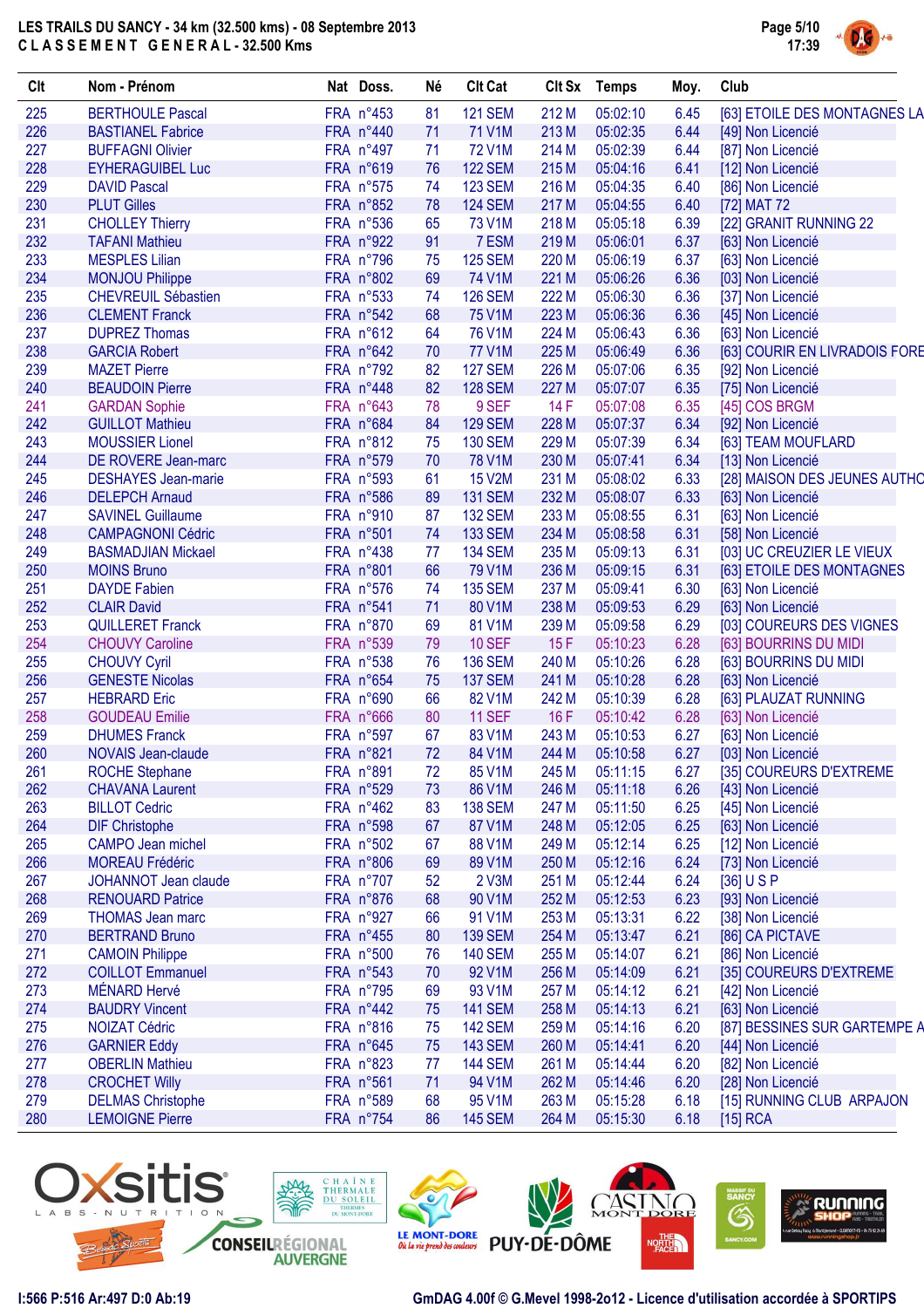

| Clt | Nom - Prénom                     | Nat Doss.          | Né | <b>Clt Cat</b> | <b>Clt Sx</b> | <b>Temps</b> | Moy. | Club                         |
|-----|----------------------------------|--------------------|----|----------------|---------------|--------------|------|------------------------------|
| 281 | <b>COINDREAU Francois-xavier</b> | FRA n°544          | 88 | <b>146 SEM</b> | 265 M         | 05:15:33     | 6.18 | [86] PEC ATHLÉTISME          |
| 282 | <b>POCRIS Romain</b>             | FRA n°854          | 87 | <b>147 SEM</b> | 266 M         | 05:15:34     | 6.18 | [63] TEAM MOUFLARD           |
| 283 | <b>HIRSINGER Louis</b>           | FRA n°696          | 84 | <b>148 SEM</b> | 267 M         | 05:16:19     | 6.16 | [45] COS BRGM                |
| 284 | <b>BRINGIER Guillaume</b>        | FRA n°490          | 89 | <b>149 SEM</b> | 268 M         | 05:16:33     | 6.16 | [63] Non Licencié            |
| 285 | <b>LAVAUD Patrick</b>            | FRA n°738          | 64 | 96 V1M         | 269 M         | 05:16:35     | 6.16 | [86] AS VOUILLÉ 86           |
| 286 | <b>RINGWALD Ludovic</b>          | FRA n°886          | 71 | 97 V1M         | 270 M         | 05:16:40     | 6.16 | [87] Non Licencié            |
| 287 | <b>AYMARD Romain</b>             | FRA n°428          | 73 | 98 V1M         | 271 M         | 05:16:46     | 6.16 | [37] USRAC                   |
| 288 | <b>TRAULLE Florian</b>           | FRA n°934          | 72 | 99 V1M         | 272 M         | 05:16:56     | 6.15 | [73] Non Licencié            |
| 289 | <b>THEVENET Yvan</b>             | FRA n°926          | 77 | <b>150 SEM</b> | 273 M         | 05:17:17     | 6.15 | [77] Non Licencié            |
| 290 | <b>BAYLE Thierry</b>             | FRA n°445          | 83 | <b>151 SEM</b> | 274 M         | 05:17:32     | 6.14 |                              |
|     |                                  |                    |    |                |               |              |      | [46] Non Licencié            |
| 291 | <b>ROUGIER Stephane</b>          | FRA n°897          | 69 | 100 V1M        | 275 M         | 05:17:34     | 6.14 | [31] LPC31-LASELEC           |
| 292 | <b>TICHIT Anne laure</b>         | FRA n°930          | 82 | <b>12 SEF</b>  | 17F           | 05:17:37     | 6.14 | [63] CAP AULNAT              |
| 293 | <b>GRIGNARD Stéphane</b>         | FRA n°797          | 80 | <b>152 SEM</b> | 276 M         | 05:17:39     | 6.14 | [34] Non Licencié            |
| 294 | <b>PRUNET Denis</b>              | FRA n°868          | 74 | <b>153 SEM</b> | 277 M         | 05:18:02     | 6.13 | [63] TEAM RUNNING CONSEIL    |
| 295 | <b>HENAULT Laurent</b>           | FRA n°692          | 61 | <b>16 V2M</b>  | 278 M         | 05:19:30     | 6.10 | $[28]$ ACLAM                 |
| 296 | <b>GUILLAUMÉ Francis</b>         | FRA n°681          | 63 | <b>17 V2M</b>  | 279 M         | 05:19:31     | 6.10 | [28] LMPTTA                  |
| 297 | <b>RICHEFORT Denis</b>           | FRA n°883          | 72 | 101 V1M        | 280 M         | 05:19:34     | 6.10 | [87] Non Licencié            |
| 298 | <b>CHEREL Michel</b>             | FRA n°532          | 57 | <b>18 V2M</b>  | 281 M         | 05:19:53     | 6.10 | [78] RUNNING ET MARATHON DE  |
| 299 | <b>REDON Jerome</b>              | FRA n°874          | 80 | <b>154 SEM</b> | 282 M         | 05:20:06     | 6.09 | [87] BESSINES SUR GARTEMPE A |
| 300 | <b>GRUYELLE Sebastien</b>        | FRA n°671          | 72 | 102 V1M        | 283 M         | 05:20:17     | 6.09 | [63] Non Licencié            |
| 301 | <b>HAAS Sébastien</b>            | FRA n°687          | 78 | <b>155 SEM</b> | 284 M         | 05:20:29     | 6.08 | [95] Non Licencié            |
| 302 | <b>GUERIN Sebastien henri</b>    | FRA n°675          | 75 | <b>156 SEM</b> | 285 M         | 05:20:45     | 6.08 | [31] Non Licencié            |
| 303 | <b>QUINSON Laurent</b>           | FRA n°871          | 65 | 103 V1M        | 286 M         | 05:20:56     | 6.08 | [78] RUNNING ET MARATHON DE  |
| 304 | <b>LEYDIER Franck</b>            | FRA n°761          | 67 | 104 V1M        | 287 M         | 05:20:57     | 6.08 | [97] Non Licencié            |
| 305 | <b>COUVREUR Olivier</b>          | FRA n°559          | 80 | <b>157 SEM</b> | 288 M         | 05:21:17     | 6.07 | [45] Non Licencié            |
| 306 | <b>ASSAILLY Eric</b>             | FRA n°419          | 70 | 105 V1M        | 289 M         | 05:22:11     | 6.05 | [63] Non Licencié            |
| 307 | <b>GILLES Aurelien</b>           | FRA n°658          | 79 | <b>158 SEM</b> | 290 M         | 05:22:13     | 6.05 | [23] Non Licencié            |
|     |                                  |                    |    |                |               | 05:22:22     |      |                              |
| 308 | <b>MARGIEWES Sylvain</b>         | FRA n°781          | 78 | <b>159 SEM</b> | 291 M         |              | 6.05 | [63] Non Licencié            |
| 309 | <b>PERROT Emmanuel</b>           | FRA n°837          | 73 | 106 V1M        | 292 M         | 05:22:41     | 6.04 | [35] CHU RENNES              |
| 310 | <b>GÉRARD Laurent</b>            | FRA n°655          | 68 | 107 V1M        | 293 M         | 05:22:42     | 6.04 | [35] CHU RENNES              |
| 311 | <b>BICHON Simon</b>              | FRA n°460          | 84 | <b>160 SEM</b> | 294 M         | 05:22:57     | 6.04 | [79] Non Licencié            |
| 312 | <b>DINIS Daniela</b>             | FRA n°600          | 76 | <b>13 SEF</b>  | 18F           | 05:23:29     | 6.03 | [63] BEAUMONT ATHLETIQUE CLU |
| 313 | <b>DE ARAUJO Miguel</b>          | FRA n°577          | 74 | <b>161 SEM</b> | 295 M         | 05:23:58     | 6.02 | [44] Non Licencié            |
| 314 | <b>GRENIER Romain</b>            | FRA n°670          | 82 | <b>162 SEM</b> | 296 M         | 05:24:09     | 6.02 | [69] Non Licencié            |
| 315 | DELESVAUX Johann                 | FRA n°587          | 75 | <b>163 SEM</b> | 297 M         | 05:24:11     | 6.02 | [63] Non Licencié            |
| 316 | <b>COUSSON Qwendoline</b>        | FRA n°557          | 76 | <b>14 SEF</b>  | 19F           | 05:24:34     | 6.01 | [86] AS VOUILLE 86 JOGGING   |
| 317 | <b>COUSSON Sébastien</b>         | FRA n°556          | 74 | <b>164 SEM</b> | 298 M         | 05:24:35     | 6.01 | [86] AS VOUILLE 86 JOGGING   |
| 318 | <b>JOLY Pierre</b>               | FRA n°708          | 63 | 19 V2M         | 299 M         | 05:24:37     | 6.01 | [63] Non Licencié            |
| 319 | <b>BAPTISTA Marie</b>            | FRA n°430          | 69 | 6 V1F          | 20 F          | 05:24:45     | 6.00 | [63] ISSNAT LES MOUFLARDS    |
| 320 | <b>LARTIGUE Sebastien</b>        | FRA n°732          | 70 | 108 V1M        | 300 M         | 05:25:01     | 6.00 | [63] OMS PONTGIBAUD          |
| 321 | <b>FRAISSEIX Emmanuel</b>        | FRA n°633          | 76 | <b>165 SEM</b> | 301 M         | 05:25:11     | 6.00 | [87] Non Licencié            |
| 322 | <b>ARMAND Eric</b>               | FRA n°416          | 62 | 20 V2M         | 302 M         | 05:25:21     | 5.99 | [46] CAHORS TRAIL            |
| 323 | <b>ARMAND Stéphane</b>           | FRA n°417          | 72 | 109 V1M        | 303 M         | 05:25:22     | 5.99 | [47] Non Licencié            |
| 324 | <b>CONORT Frederic</b>           | FRA n°549          | 77 | <b>166 SEM</b> | 304 M         | 05:25:34     | 5.99 | [63] TRAIE RUNNER TEAM       |
| 325 | <b>LATUS Benoit</b>              | FRA n°734          | 78 | <b>167 SEM</b> | 305 M         | 05:25:54     | 5.98 | [24] SPIRIDON PERIGORD POURP |
| 326 | <b>CARRIOT Anne</b>              | FRA n°508          | 71 | 7 V1F          | 21F           | 05:26:06     | 5.98 | [87] BESSINES SUR GARTEMPE A |
| 327 | PODEVIN Jerome                   | FRA n°855          | 72 | 110 V1M        | 306 M         | 05:26:35     | 5.97 | [45] Non Licencié            |
| 328 | <b>GUILLEMAIN Thierry</b>        | FRA n°682          | 61 | 21 V2M         | 307 M         | 05:26:41     | 5.97 | [36] Non Licencié            |
| 329 | <b>LAPORTE Stephane</b>          | FRA n°971          | 71 | 111 V1M        | 308 M         | 05:27:01     | 5.96 | [63] Non Licencié            |
| 330 |                                  | FRA n°478          | 69 | 112 V1M        | 309 M         | 05:27:05     |      | [87] BESSINES SUR GARTEMPE A |
|     | <b>BOUCHIER Christophe</b>       |                    |    |                |               |              | 5.96 |                              |
| 331 | <b>KUBACKI Alexandre</b>         | FRA n°716          | 80 | <b>168 SEM</b> | 310 M         | 05:27:25     | 5.96 | [63] Non Licencié            |
| 332 | <b>ARCHIMBAUD Clélia</b>         | FRA n°415          | 80 | <b>15 SEF</b>  | 22F           | 05:27:26     | 5.96 | [63] Non Licencié            |
| 333 | <b>DOUPEUX Séverin</b>           | FRA n°604          | 72 | 113 V1M        | 311 M         | 05:27:28     | 5.95 | [63] Non Licencié            |
| 334 | <b>THORAVAL Fabrice</b>          | FRA n°928          | 70 | 114 V1M        | 312 M         | 05:27:41     | 5.95 | [63] Non Licencié            |
| 335 | <b>BERTRAND Patrick</b>          | FRA $n^{\circ}456$ | 66 | 115 V1M        | 313 M         | 05:27:48     | 5.95 | [63] Non Licencié            |
| 336 | <b>CANILLAS Bruno</b>            | FRA n°503          | 74 | <b>169 SEM</b> | 314 M         | 05:28:37     | 5.93 | [41] Non Licencié            |

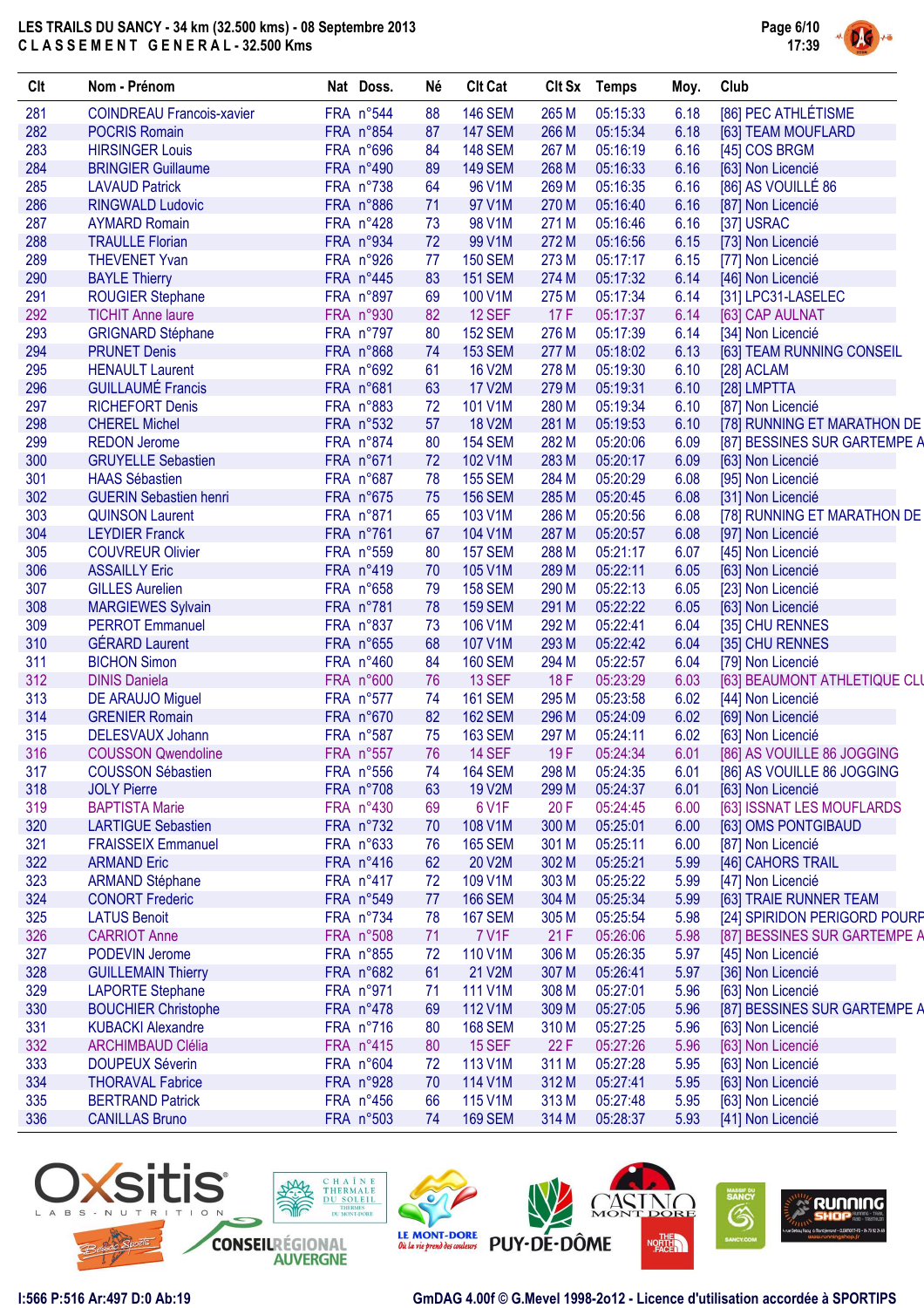

| <b>CIt</b> | Nom - Prénom                                           | Nat Doss.              | Né | <b>Clt Cat</b> |       | Clt Sx Temps         | Moy. | Club                         |
|------------|--------------------------------------------------------|------------------------|----|----------------|-------|----------------------|------|------------------------------|
| 337        | <b>JAUDEAU David</b>                                   | FRA n°705              | 74 | <b>170 SEM</b> | 315 M | 05:28:59             | 5.93 | [33] BARJOTS DES COTOS       |
| 338        | <b>MAROT</b> Gaetan                                    | FRA n°784              | 74 | <b>171 SEM</b> | 316 M | 05:29:01             | 5.93 | [03] Non Licencié            |
| 339        | <b>CHAZETTE Sebastien</b>                              | FRA n°530              | 73 | 116 V1M        | 317 M | 05:29:49             | 5.91 | [63] Non Licencié            |
| 340        | <b>SARTRE Cyril</b>                                    | FRA n°906              | 77 | <b>172 SEM</b> | 318 M | 05:29:51             | 5.91 | [63] Non Licencié            |
| 341        | PESLIER Hervé                                          | FRA n°838              | 77 | <b>173 SEM</b> | 319 M | 05:29:59             | 5.91 | [72] Non Licencié            |
| 342        | <b>DUMONTANT Jean-baptiste</b>                         | FRA n°610              | 84 | <b>174 SEM</b> | 320 M | 05:30:24             | 5.90 | [23] Non Licencié            |
| 343        | <b>CONFAIS Thierry</b>                                 | FRA n°547              | 67 | 117 V1M        | 321 M | 05:30:35             | 5.90 | [82] TO BE SPORT             |
| 344        | <b>BIRSKI Jean luc</b>                                 | FRA n°463              | 65 | 118 V1M        | 322 M | 05:30:47             | 5.90 | [18] Non Licencié            |
| 345        | <b>VINCENT Renaud</b>                                  | FRA n°955              | 68 | 119 V1M        | 323 M | 05:30:52             | 5.89 | [85] Non Licencié            |
| 346        | <b>GIRAULT Edouard</b>                                 | FRA n°660              | 71 | 120 V1M        | 324 M | 05:30:55             | 5.89 | [27] CA EZY                  |
| 347        | <b>GABORIT Florian</b>                                 | FRA n°637              | 92 | 8 ESM          | 325 M | 05:31:04             | 5.89 | [44] AR SUD LAC              |
| 348        | <b>BLOND Samuel</b>                                    | FRA n°465              | 80 | <b>175 SEM</b> | 326 M | 05:31:05             | 5.89 | [44] Non Licencié            |
| 349        | <b>BOSQUAUX Lionel</b>                                 | FRA n°473              | 72 | 121 V1M        | 327 M | 05:31:11             | 5.89 | [63] Non Licencié            |
| 350        | <b>PERRAUDIN Jean-francois</b>                         | FRA n°834              | 61 | <b>22 V2M</b>  | 328 M | 05:31:14             | 5.89 | [63] AS MONTFERRAND          |
| 351        | <b>HERNOT Laurent</b>                                  | FRA n°695              | 67 | 122 V1M        | 329 M | 05:31:17             | 5.89 | [03] Non Licencié            |
| 352        | <b>BOUCAUD Marie-charlotte</b>                         | FRA n°474              | 83 | <b>16 SEF</b>  | 23 F  | 05:31:20             | 5.89 | [63] Non Licencié            |
| 353        | <b>PACHECO Alexandre</b>                               | FRA n°825              | 70 | 123 V1M        | 330 M | 05:31:22             | 5.88 | [03] Non Licencié            |
| 354        | <b>MARRET Patrick</b>                                  | FRA n°785              | 60 | 23 V2M         | 331 M | 05:31:30             | 5.88 | [63] Non Licencié            |
| 355        | <b>QUIDET Antoine</b>                                  | FRA n°869              | 79 | <b>176 SEM</b> | 332 M | 05:31:32             | 5.88 | [45] Non Licencié            |
| 356        | <b>LE GUAY Sylvain</b>                                 | FRA n°745              | 78 | <b>177 SEM</b> | 333 M | 05:31:43             | 5.88 | [63] Non Licencié            |
| 357        | <b>BONDOUX Robin</b>                                   | FRA n°470              | 87 | <b>178 SEM</b> | 334 M | 05:32:11             | 5.87 | [03] Non Licencié            |
| 358        | <b>PENALVER Bruno</b>                                  | FRA n°833              | 60 | 24 V2M         | 335 M | 05:32:14             | 5.87 | [03] Non Licencié            |
| 359        | <b>BRIEST Jonathan</b>                                 | FRA n°488              | 85 | <b>179 SEM</b> | 336 M | 05:32:15             | 5.87 | [44] Non Licencié            |
| 360        | <b>DUPANLOUP Xavier</b>                                | FRA n°611              | 62 | 25 V2M         | 337 M | 05:32:29             | 5.86 | [35] COUREURS D'EXTREME      |
| 361        | <b>PRADEL Florent</b>                                  | FRA n°866              | 74 | <b>180 SEM</b> | 338 M | 05:32:31             | 5.86 | [42] Non Licencié            |
| 362        | <b>PILATE Noel</b>                                     | FRA n°847              | 61 | 26 V2M         | 339 M | 05:32:35             | 5.86 | [27] SPORT NATURE            |
| 363        | <b>GIACOMETTI Peggy</b>                                | FRA n°657              | 81 | <b>17 SEF</b>  | 24 F  | 05:32:40             | 5.86 | [73] CAFA                    |
| 364        | <b>LAFON Jean louis</b>                                | FRA n°723              | 57 | 27 V2M         | 340 M | 05:32:45             | 5.86 | [15] RC ARPAJON              |
| 365        | <b>CRUZEAU Bruno</b>                                   | FRA n°563              | 73 | 124 V1M        | 341 M | 05:32:50             | 5.86 | [16] Non Licencié            |
| 366        | <b>BOURGÈS Laurent</b>                                 | FRA n°482              | 72 | 125 V1M        | 342 M | 05:33:06             | 5.85 | [19] CA BRIVE                |
| 367        | PERRICHON Jocelyn                                      | FRA n°835              | 65 | 126 V1M        | 343 M | 05:33:20             | 5.85 | [37] USRAC                   |
| 368        | <b>GUERTIN Philippe</b>                                | FRA n°677              | 66 | 127 V1M        | 344 M | 05:33:21             | 5.85 | [37] US RENAUDINE ATHLE CROS |
| 369        | <b>COURNIL Jean-pierre</b>                             | FRA n°554              | 74 | <b>181 SEM</b> | 345 M | 05:33:23             | 5.85 | [15] Non Licencié            |
| 370        | <b>PORTUGUEZ Laurent</b>                               | FRA n°862              | 73 | 128 V1M        | 346 M | 05:33:32             | 5.85 | [37] TRIATHLON CLUB JOUE LES |
| 371        | <b>NONY Gregory</b>                                    | FRA n°817              | 69 | 129 V1M        | 347 M | 05:33:48             | 5.84 | [19] TULLE ATHLÉTIQUE CLUB   |
| 372        | <b>SAUBION Eric</b>                                    | FRA n°907              | 65 | 130 V1M        | 348 M | 05:34:13             | 5.83 | [19] Non Licencié            |
| 373        | <b>DELMAS</b> Eric                                     | FRA n°588              | 74 | <b>182 SEM</b> | 349 M | 05:34:14             | 5.83 | $[19]$ CAB                   |
|            |                                                        |                        |    |                |       |                      |      |                              |
| 374<br>375 | <b>LAGARD Pierre-yves</b><br><b>MORSCHEL Lean-marc</b> | FRA n°725<br>FRA n°809 | 63 | 28 V2M         | 350 M | 05:34:18             | 5.83 | [63] ACFA                    |
|            | <b>LIBEAU Valéry</b>                                   | FRA n°764              | 61 | 29 V2M         | 351 M | 05:35:45<br>05:35:53 | 5.81 | [63] Non Licencié            |
| 376        |                                                        | FRA n°505              | 74 | <b>183 SEM</b> | 352 M |                      | 5.81 | [49] Non Licencié            |
| 377        | <b>CAPELLI Jean-luc</b>                                | FRA n°913              | 63 | 30 V2M         | 353 M | 05:35:56             | 5.80 | [19] Non Licencié            |
| 378<br>379 | <b>SERVOTTE AMOUROUX Christelle</b>                    | FRA n°431              | 82 | <b>18 SEF</b>  | 25F   | 05:36:21             | 5.80 | [53] Non Licencié            |
|            | <b>BAPTISTA Mario</b>                                  |                        | 70 | 131 V1M        | 354 M | 05:36:52             | 5.79 | [24] Non Licencié            |
| 380        | <b>CARNAZZA Marc</b>                                   | FRA n°506              | 64 | 132 V1M        | 355 M | 05:36:53             | 5.79 | [24] Non Licencié            |
| 381        | <b>BODIN Bruno</b>                                     | FRA n°466              | 64 | 133 V1M        | 356 M | 05:37:03             | 5.79 | [18] Non Licencié            |
| 382        | <b>COURTENS Michael</b>                                | FRA n°555              | 73 | 134 V1M        | 357 M | 05:37:16             | 5.78 | [63] Non Licencié            |
| 383        | <b>DEROUSSEAUX Muriel</b>                              | FRA n°592              | 79 | <b>19 SEF</b>  | 26 F  | 05:37:22             | 5.78 | [66] Non Licencié            |
| 384        | <b>TARTRY Henri</b>                                    | FRA n°924              | 64 | 135 V1M        | 358 M | 05:37:24             | 5.78 | [63] Non Licencié            |
| 385        | <b>LAUBIER Vincent</b>                                 | FRA n°735              | 70 | 136 V1M        | 359 M | 05:37:31             | 5.78 | [24] COCC                    |
| 386        | <b>MONTOUILLOUT Yves</b>                               | FRA n°805              | 69 | 137 V1M        | 360 M | 05:37:56             | 5.77 | [45] Non Licencié            |
| 387        | <b>BASTHIER Guillaume</b>                              | FRA n°439              | 85 | <b>184 SEM</b> | 361 M | 05:38:15             | 5.76 | [63] Non Licencié            |
| 388        | <b>ANTONIO Christian</b>                               | FRA n°412              | 74 | <b>185 SEM</b> | 362 M | 05:38:16             | 5.76 | [60] Non Licencié            |
| 389        | <b>BOUYNEAU Eric</b>                                   | FRA n°484              | 72 | 138 V1M        | 363 M | 05:38:46             | 5.76 | [63] Non Licencié            |
| 390        | <b>VANHULST Didier</b>                                 | FRA n°943              | 64 | 139 V1M        | 364 M | 05:39:04             | 5.75 | [93] Non Licencié            |
| 391        | <b>CHAUDER Soline</b>                                  | FRA n°525              | 76 | <b>20 SEF</b>  | 27 F  | 05:39:43             | 5.74 | [63] Non Licencié            |
| 392        | <b>BOURNAT Thierry</b>                                 | FRA n°483              | 60 | 31 V2M         | 365 M | 05:40:01             | 5.74 | [03] Non Licencié            |

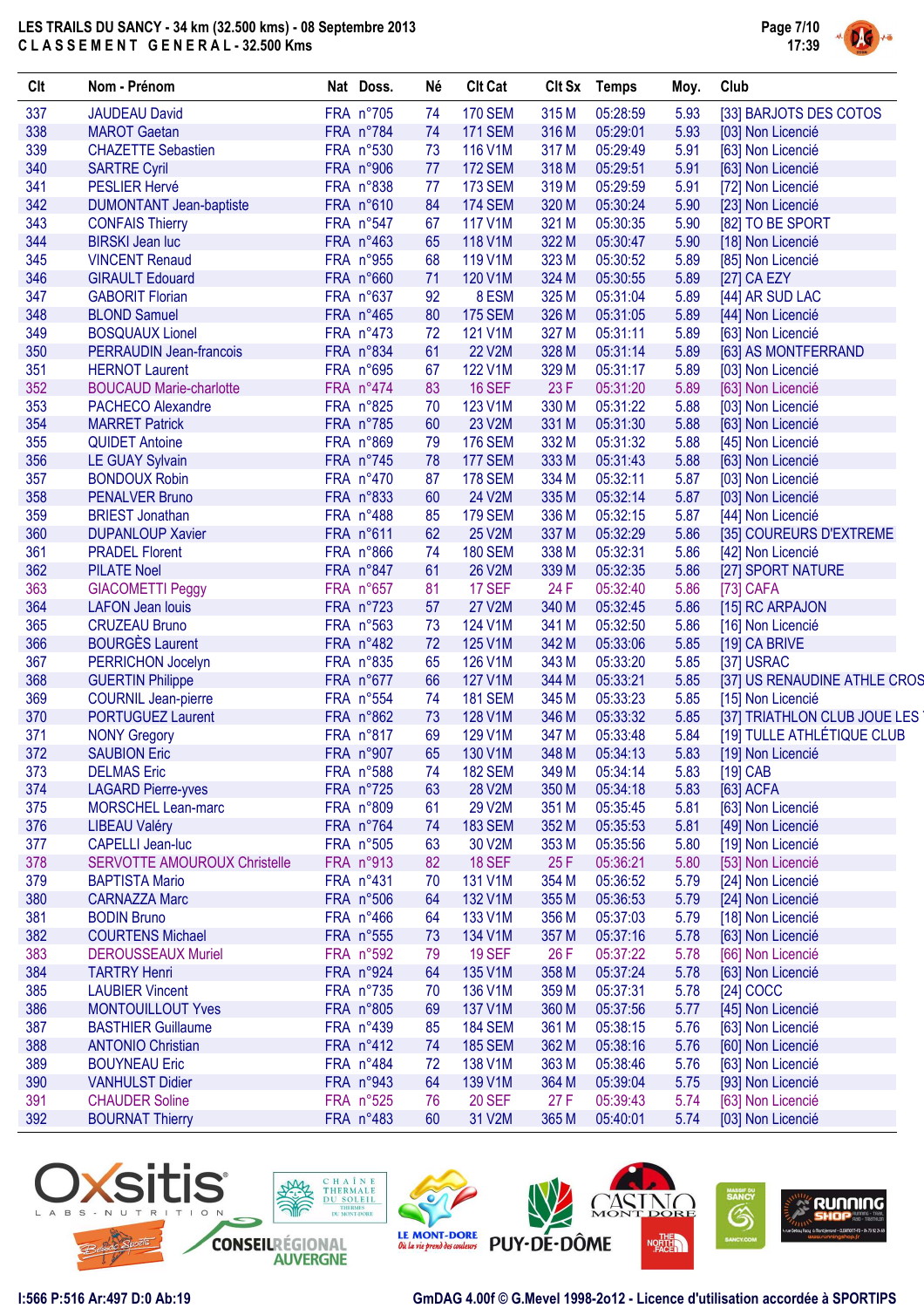

| 393<br>394<br>395 | <b>BARBET Odette</b>         |           |    |                |       |          |      |                                |
|-------------------|------------------------------|-----------|----|----------------|-------|----------|------|--------------------------------|
|                   |                              | FRA n°435 | 58 | <b>1 V2F</b>   | 28 F  | 05:40:19 | 5.73 | [15] Non Licencié              |
|                   | <b>ALLEMANDOU Aurelien</b>   | FRA n°406 | 79 | <b>186 SEM</b> | 366 M | 05:40:32 | 5.73 | [17] AURELUIEN ALLEMANDOU      |
|                   | <b>MADEHORS Olivier</b>      | FRA n°768 | 73 | 140 V1M        | 367 M | 05:40:45 | 5.72 | [87] Non Licencié              |
| 396               | <b>DAGOMER Philippe</b>      | FRA n°570 | 72 | 141 V1M        | 368 M | 05:41:22 | 5.71 | [86] Non Licencié              |
| 397               | <b>RIBREAU Frédéric</b>      | FRA n°881 | 73 | 142 V1M        | 369 M | 05:41:25 | 5.71 | [86] Non Licencié              |
| 398               | <b>NOVAIS Thierry</b>        | FRA n°820 | 69 | 143 V1M        | 370 M | 05:41:30 | 5.71 | [03] Non Licencié              |
| 399               | <b>CARTON Noël</b>           | FRA n°511 | 58 | 32 V2M         | 371 M | 05:41:51 | 5.70 | [03] Non Licencié              |
| 400               | <b>LAGAR Jean-pierre</b>     | FRA n°724 | 62 | 33 V2M         | 372 M | 05:41:56 | 5.70 | [33] AVIA CLUB DE BORDEAUX     |
| 401               | <b>DUBUIS Cédric</b>         | FRA n°606 | 91 | 9 ESM          | 373 M | 05:42:55 | 5.69 | [63] Non Licencié              |
| 402               | <b>PORET Christian</b>       | FRA n°860 | 59 | 34 V2M         | 374 M | 05:43:15 | 5.68 | [45] GIEN ATHLE MARATHON       |
| 403               | <b>LEMÉE Olivier</b>         | FRA n°753 | 70 | 144 V1M        | 375 M | 05:43:18 | 5.68 | [35] ASS CHU RENNES            |
| 404               | <b>GUIGNARD Jerome</b>       | FRA n°678 | 72 | 145 V1M        | 376 M | 05:43:23 | 5.68 | [45] Non Licencié              |
| 405               | <b>HURTEVENT Vincent</b>     | FRA n°701 | 81 | <b>187 SEM</b> | 377 M | 05:44:35 | 5.66 | [69] Non Licencié              |
| 406               | <b>MAZZELLA Matthieu</b>     | FRA n°793 | 66 | 146 V1M        | 378 M | 05:45:50 | 5.64 | [63] Non Licencié              |
| 407               | <b>LARERE Daniel</b>         | FRA n°730 | 47 | 3 V3M          | 379 M | 05:47:12 | 5.62 | [03] Non Licencié              |
| 408               | <b>BRUNEL Stephane</b>       | FRA n°494 | 75 | <b>188 SEM</b> | 380 M | 05:48:11 | 5.60 | [63] Non Licencié              |
| 409               | MICHEAUD Nadege              | FRA n°798 | 69 | 8 V1F          | 29F   | 05:48:16 | 5.60 | [16] JOGGEUR RUFFECOIS         |
| 410               | <b>SUIRE Thierry</b>         | FRA n°920 | 71 | 147 V1M        | 381 M | 05:48:17 | 5.60 | [16] JOGGEUR RUFFECOIS         |
| 411               | <b>ROLLAND Mickael</b>       | FRA n°893 | 74 | <b>189 SEM</b> | 382 M | 05:50:26 | 5.56 | [49] CHALONNES OLYMPIQUE SP    |
| 412               | <b>DUVEAU Frederic</b>       | FRA n°614 | 66 | 148 V1M        | 383 M | 05:51:18 | 5.55 | [78] Non Licencié              |
| 413               | <b>GABIN Herve</b>           | FRA n°636 | 64 | 149 V1M        | 384 M | 05:51:19 | 5.55 | [78] Non Licencié              |
| 414               | <b>DA SILVA David</b>        | FRA n°567 | 75 | <b>190 SEM</b> | 385 M | 05:51:55 | 5.54 | [77] MEGATRAIL                 |
| 415               | <b>COROLLEUR Frédéric</b>    | FRA n°550 | 69 | 150 V1M        | 386 M |          | 5.53 |                                |
| 416               |                              |           |    |                |       | 05:52:48 |      | [73] Non Licencié              |
|                   | <b>LEGIGAN Vincent</b>       | FRA n°752 | 71 | 151 V1M        | 387 M | 05:53:15 | 5.52 | [27] Non Licencié              |
| 417               | <b>TREDEZ Guillaume</b>      | FRA n°935 | 76 | <b>191 SEM</b> | 388 M | 05:53:16 | 5.52 | [27] Non Licencié              |
| 418               | <b>JUGIE Guillaume</b>       | FRA n°712 | 82 | <b>192 SEM</b> | 389 M | 05:54:14 | 5.50 | [46] Non Licencié              |
| 419               | <b>LALANDE Julien</b>        | FRA n°726 | 74 | <b>193 SEM</b> | 390 M | 05:54:51 | 5.50 | [49] Non Licencié              |
| 420               | <b>DEVAUX Laurent</b>        | FRA n°596 | 65 | 152 V1M        | 391 M | 05:54:54 | 5.49 | [42] Non Licencié              |
| 421               | <b>LECROQ Stephane</b>       | FRA n°748 | 53 | 4 V3M          | 392 M | 05:55:27 | 5.49 | [03] COUREURS DES VIGNES       |
| 422               | <b>BOYER Philippe</b>        | FRA n°485 | 53 | 5 V3M          | 393 M | 05:57:20 | 5.46 | [43] Non Licencié              |
| 423               | <b>LEQUEUX Fabrice</b>       | FRA n°757 | 80 | <b>194 SEM</b> | 394 M | 05:57:28 | 5.46 | [49] Non Licencié              |
| 424               | <b>VILLARD Jean claude</b>   | FRA n°953 | 64 | 153 V1M        | 395 M | 05:57:29 | 5.45 | [63] Non Licencié              |
| 425               | <b>BERNARD Bastien</b>       | FRA n°451 | 79 | <b>195 SEM</b> | 396 M | 05:58:00 | 5.45 | [63] FRATERNELLE CHATEAU GAI   |
| 426               | <b>PICAVET Pascal</b>        | FRA n°844 | 67 | 154 V1M        | 397 M | 05:58:38 | 5.44 | [75] Non Licencié              |
| 427               | PHAN Chanh thong             | FRA n°842 | 65 | 155 V1M        | 398 M | 05:58:40 | 5.44 | [95] AS BOURSE                 |
| 428               | <b>FREMONT Pascal</b>        | FRA n°634 | 67 | 156 V1M        | 399 M | 06:00:18 | 5.41 | [35] CHU RENNES                |
| 429               | <b>VIGE Geoffroy</b>         | FRA n°950 | 69 | 157 V1M        | 400 M | 06:01:19 | 5.40 | [28] ACLAM                     |
| 430               | <b>BOISART Cedric</b>        | FRA n°467 | 78 | <b>196 SEM</b> | 401 M | 06:01:47 | 5.39 | [63] Non Licencié              |
| 431               | <b>REGNAULD Stephane</b>     | FRA n°875 | 68 | 158 V1M        | 402 M | 06:02:22 | 5.38 | [35] CHU RENNES                |
| 432               | <b>CHOLLET Marie-claire</b>  | FRA n°535 | 84 | <b>21 SEF</b>  | 30 F  | 06:02:25 | 5.38 | [94] AOCHARENTON               |
| 433               | <b>CUZIN Laurent</b>         | FRA n°566 | 72 | 159 V1M        | 403 M | 06:02:33 | 5.38 | [16] Non Licencié              |
| 434               | <b>FAURE Michel</b>          | FRA n°621 | 54 | 35 V2M         | 404 M | 06:03:36 | 5.36 | [63] Non Licencié              |
| 435               | <b>GUILLOT Jean-matthieu</b> | FRA n°683 | 84 | <b>197 SEM</b> | 405 M | 06:04:14 | 5.35 | [34] Non Licencié              |
| 436               | <b>QUIQUERET Sylvie</b>      | FRA n°872 | 70 | 9 V1F          | 31 F  | 06:05:55 | 5.33 | [35] COUREURS D'EXTREME        |
| 437               | <b>LARMET Gaelle</b>         | FRA n°731 | 75 | <b>22 SEF</b>  | 32 F  | 06:05:57 | 5.33 | [35] COUREURS D'EXTREME        |
| 438               | <b>COUDRAY Jean-luc</b>      | FRA n°553 | 63 | 36 V2M         | 406 M | 06:05:59 | 5.33 | [35] COUREURS D'EXTREME        |
| 439               | <b>PRADEAU Frederic</b>      | FRA n°865 | 72 | 160 V1M        | 407 M | 06:06:17 | 5.32 | [87] Non Licencié              |
| 440               | <b>ARAGNOU Franck</b>        | FRA n°413 | 72 | 161 V1M        | 408 M | 06:07:34 | 5.31 | [77] Non Licencié              |
| 441               | <b>PEIGNE Adrien</b>         | FRA n°832 | 84 | <b>198 SEM</b> | 409 M | 06:07:43 | 5.30 | [63] Non Licencié              |
| 442               | <b>HAXAIRE Jérôme</b>        | FRA n°689 | 76 | <b>199 SEM</b> | 410 M | 06:07:54 | 5.30 | [78] S/L CLUB ATHLETISME JEUNI |
| 443               | <b>PLUVINAGE François</b>    | FRA n°853 | 75 | <b>200 SEM</b> | 411 M | 06:07:58 | 5.30 | [78] Non Licencié              |
| 444               | <b>FOSCHIA Christophe</b>    | FRA n°628 | 69 | 162 V1M        | 412 M | 06:08:13 | 5.30 | [49] Non Licencié              |
| 445               | <b>GARINO Jerome</b>         | FRA n°644 | 76 | <b>201 SEM</b> | 413 M | 06:08:19 | 5.29 | [63] Non Licencié              |
| 446               | <b>KOBELCZUK Benjamin</b>    | FRA n°715 | 88 | <b>202 SEM</b> | 414 M | 06:08:35 | 5.29 | [63] Non Licencié              |
| 447               | <b>BONNOURIER Alain</b>      | FRA n°471 | 54 | 37 V2M         | 415 M | 06:09:19 | 5.28 | [17] Non Licencié              |
| 448               | <b>TROUDE Raphael</b>        | FRA n°938 | 75 | <b>203 SEM</b> | 416 M | 06:09:45 | 5.27 | [36] TEAM CCAP                 |

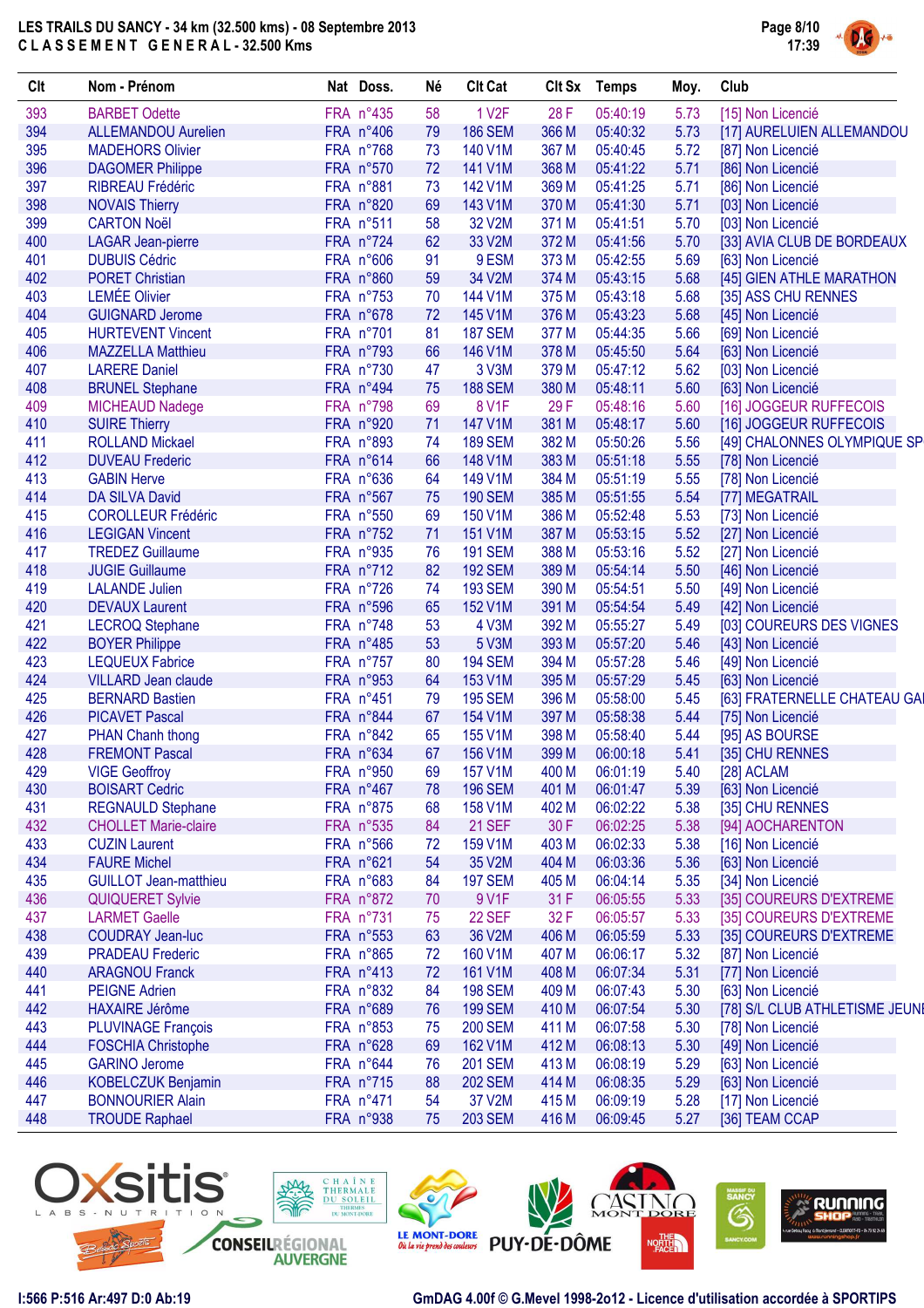

| Clt        | Nom - Prénom                  | Nat Doss. | Né | <b>Clt Cat</b>     | Clt Sx           | Temps    | Moy. | Club                        |
|------------|-------------------------------|-----------|----|--------------------|------------------|----------|------|-----------------------------|
| 449        | <b>LE GRAND Bruno</b>         | FRA n°744 | 75 | <b>204 SEM</b>     | 417 M            | 06:09:47 | 5.27 | [39] Non Licencié           |
| 450        | <b>JEANNEAU Nathan</b>        | FRA n°706 | 75 | <b>205 SEM</b>     | 418 M            | 06:09:49 | 5.27 | [29] Non Licencié           |
| 451        | <b>ROSSO Pierre</b>           | FRA n°896 | 78 | <b>206 SEM</b>     | 419 M            | 06:10:38 | 5.26 | [72] Non Licencié           |
| 452        | <b>GUERIN Alain</b>           | FRA n°674 | 55 | 38 V2M             | 420 M            | 06:13:06 | 5.23 | [91] US PALAISEAU           |
| 453        | <b>TIBI Eric</b>              | FRA n°929 | 72 | 163 V1M            | 421 M            | 06:13:22 | 5.22 | [87] Non Licencié           |
| 454        | CHAUVAT Jean-philippe         | FRA n°527 | 77 | <b>207 SEM</b>     | 422 M            | 06:13:23 | 5.22 | [42] 4201RA                 |
| 455        | <b>FERRIE Frederic</b>        | FRA n°624 | 74 | <b>208 SEM</b>     | 423 M            | 06:13:49 | 5.22 | [63] Non Licencié           |
| 456        | <b>VERRIEST Chrystelle</b>    | FRA n°947 | 72 | 164 V1M            | 424 M            | 06:14:17 | 5.21 | [03] COURIR A CUSSET        |
| 457        | <b>PIQUERAS Mathieu</b>       | FRA n°849 | 83 | <b>209 SEM</b>     | 425 M            | 06:14:40 | 5.20 | [63] Non Licencié           |
| 458        | <b>PEYSSON Frederic</b>       | FRA n°841 | 65 | 165 V1M            | 426 M            | 06:14:44 | 5.20 | [63] Non Licencié           |
| 459        | <b>PROUX David</b>            | FRA n°867 | 76 | <b>210 SEM</b>     | 427 M            | 06:19:21 | 5.14 | [87] Non Licencié           |
| 460        | <b>ROUQUIER Cecile</b>        | FRA n°899 | 68 | 166 V1M            | 428 M            | 06:19:31 | 5.14 | [63] ISSNAT LES MOUFLARDS   |
| 461        | <b>RIBEYRE Vincent</b>        | FRA n°880 | 61 | 39 V2M             | 429 M            | 06:19:34 | 5.14 | [63] TEAM MOUFLARD          |
| 462        | <b>PACHON Karine</b>          | FRA n°826 | 73 | 10 V1F             | 33 F             | 06:19:35 | 5.14 | [63] TEAM MOUFLARD          |
| 463        | <b>IMBERY Christian</b>       | FRA n°703 | 67 | 167 V1M            | 430 M            | 06:20:54 | 5.12 | [63] Non Licencié           |
| 464        | <b>CHAUVEAU Jonathan</b>      | FRA n°528 | 92 | 10 <sub>ESM</sub>  | 431 M            | 06:20:59 | 5.12 | [44] Non Licencié           |
| 465        | <b>FOURNIER Dorian</b>        | FRA n°632 | 95 | 1 JUM              | 432 M            | 06:21:25 | 5.11 | [93] Non Licencié           |
| 466        | <b>DAURAT Patrick</b>         | FRA n°573 | 71 | 168 V1M            | 433 M            | 06:22:24 | 5.10 | [42] Non Licencié           |
| 467        | <b>COSTET Marie-héléne</b>    | FRA n°551 | 72 | <b>11 V1F</b>      | 34 F             | 06:24:07 | 5.08 | [63] Non Licencié           |
| 468        | <b>CHELTOWSKI Christine</b>   | FRA n°531 | 59 | 2 V <sub>2</sub> F | 35 F             | 06:24:57 | 5.07 | [19] YAC                    |
| 469        | <b>TEXEREAU Stéphane</b>      | FRA n°925 | 62 | 40 V2M             | 434 M            | 06:24:59 | 5.07 | [24] Non Licencié           |
| 470        | <b>CARTIER Nicolas</b>        | FRA n°509 | 76 | <b>211 SEM</b>     | 435 M            | 06:25:28 | 5.06 | [63] Non Licencié           |
| 471        | <b>CARTIER Arnaud</b>         | FRA n°510 | 85 | <b>212 SEM</b>     | 436 M            | 06:25:30 | 5.06 | [69] Non Licencié           |
| 472        | <b>BRIERE Laurent</b>         | FRA n°487 | 68 | 169 V1M            | 437 M            | 06:28:44 | 5.02 | $[18]$ ASAB                 |
| 473        | <b>MORIN Florence</b>         | FRA n°808 | 64 | 170 V1M            | 438 M            | 06:30:22 | 5.00 | [36] Non Licencié           |
| 474        | <b>NORIS Geneviève</b>        | FRA n°819 | 67 | <b>12 V1F</b>      | 36 F             | 06:32:13 | 4.97 | [15] RUNNING CLUB ARPAJON   |
| 475        | <b>NORIS Pierre</b>           | FRA n°818 | 75 | <b>213 SEM</b>     | 439 M            | 06:32:15 | 4.97 | [15] RUNNING CLUB ARPAJON   |
| 476        | <b>HUMMEL Bénédicte</b>       | FRA n°699 | 69 | 13 V1F             | 37 F             | 06:34:29 | 4.94 | [85] Non Licencié           |
| 477        | <b>MARCHE Vincent</b>         | FRA n°777 | 69 | 171 V1M            | 440 M            | 06:34:31 | 4.94 | [85] Non Licencié           |
| 478        | <b>GOUNON Yannick</b>         | FRA n°667 | 75 | <b>214 SEM</b>     | 441 M            | 06:35:17 | 4.93 | [94] Non Licencié           |
| 479        | LHOUMEAU Rémi                 | FRA n°762 | 88 | <b>215 SEM</b>     | 442 M            | 06:37:26 | 4.91 | [17] Non Licencié           |
| 480        | <b>RIOU François</b>          | FRA n°887 | 69 | 172 V1M            | 443 M            | 06:39:25 | 4.88 | [85] Non Licencié           |
| 481        | <b>BOUCHER Nicolas</b>        | FRA n°476 | 80 | <b>216 SEM</b>     | 444 M            | 06:42:37 | 4.84 | [45] Non Licencié           |
| 482        | <b>MANOEL Marie-pierre</b>    | FRA n°776 | 68 | 14 V1F             | 38 F             | 06:44:29 | 4.82 | [30] Non Licencié           |
| 483        | <b>VANDROME Rosalie</b>       | FRA n°941 | 80 | 23 SEF             | 39 F             | 06:45:24 | 4.81 | [45] COS BRGM               |
| 484        | <b>RICHET Gerald</b>          | FRA n°884 | 76 | <b>217 SEM</b>     | 445 M            | 06:49:07 | 4.77 | [03] Non Licencié           |
| 485        | <b>GRANGER Yannick</b>        | FRA n°668 | 80 | <b>218 SEM</b>     | 446 M            | 06:49:30 | 4.76 | [87] Non Licencié           |
| 486        | <b>BRISSAUD Yannick</b>       | FRA n°491 | 66 | 173 V1M            | 447 M            | 06:50:22 | 4.75 | [87] Non Licencié           |
| 487        | <b>HUMMEL Anne</b>            | FRA n°700 | 69 | 15 V1F             | 40 F             | 06:52:14 | 4.73 | [85] Non Licencié           |
| 488        | <b>MARESCHAL Yann</b>         | FRA n°779 | 79 | <b>24 SEF</b>      | 41 F             | 06:52:53 | 4.72 | [33] Non Licencié           |
| 489        | <b>FOURNIER Martial</b>       | FRA n°630 | 59 | 41 V2M             | 448 M            | 06:56:10 | 4.69 | [93] Non Licencié           |
| 490        | <b>BERNARD Daniel</b>         | FRA n°450 | 52 | 6 V3M              | 449 M            | 06:56:18 | 4.68 | [23] EA AUBUSSON            |
| 491        | <b>ROCHE Emmanuel</b>         | FRA n°890 | 77 | <b>219 SEM</b>     | 450 M            | 06:56:42 | 4.68 | [35] Non Licencié           |
| 492        | <b>GAUDARD Patrice</b>        | FRA n°647 | 54 | 42 V2M             | 451 M            | 06:58:37 | 4.66 | [28] ACLAM                  |
| 493        | <b>POTTIER Emmanuel</b>       | FRA n°863 | 71 | 174 V1M            | 452 M            | 07:07:36 | 4.56 | [86] Non Licencié           |
| 494        | <b>AMBRASINGHE Bernard</b>    | FRA n°410 | 74 | <b>220 SEM</b>     | 453 M            | 07:10:16 | 4.53 | [43] Non Licencié           |
| 495        | <b>COLLOT Francoise</b>       | FRA n°546 | 54 | 3 V <sub>2</sub> F | 42 F             | 07:11:00 | 4.52 | [63] ACFA                   |
| 496        | <b>JOURNOU Olivier</b>        | FRA n°710 | 76 | <b>221 SEM</b>     | 454 M            | 07:23:50 | 4.39 | [24] Non Licencié           |
| 497        | <b>CHAILLOU Delphine</b>      | FRA n°516 | 75 | <b>25 SEF</b>      | 43 F             | 07:26:19 | 4.37 | [63] Non Licencié           |
| <b>ABD</b> | <b>ALLAIN-GILLES Mireille</b> | FRA n°405 | 68 | ABD V1F            | ABD <sub>F</sub> | 00:00:00 | 0.00 | [28] VS CHARTRES ATHLETISME |
| <b>ABD</b> | <b>ALMARCHA Stephane</b>      | FRA n°407 | 72 | ABD V1M            | ABD <sub>M</sub> | 00:00:00 | 0.00 | [63] Non Licencié           |
| <b>ABD</b> | <b>BLANQUET Sebastien</b>     | FRA n°970 | 78 | <b>ABD SEM</b>     | ABD <sub>M</sub> | 00:00:00 | 0.00 | [63] Non Licencié           |
| <b>ABD</b> | <b>CHAILLOU Sébastien</b>     | FRA n°515 | 73 | ABD V1M            | <b>ABD M</b>     | 00:00:00 | 0.00 | [63] Non Licencié           |
| <b>ABD</b> | <b>COUCHARD Gratien</b>       | FRA n°552 | 74 | <b>ABD SEM</b>     | ABD <sub>M</sub> | 00:00:00 | 0.00 | [63] TRAIE RUNNER TEAM      |
| <b>ABD</b> | <b>DOSSAT Guillaume</b>       | FRA n°602 | 80 | <b>ABD SEM</b>     | <b>ABDM</b>      | 00:00:00 | 0.00 | [81] Non Licencié           |
| <b>ABD</b> | EL HARIRI Badia               | FRA n°615 | 80 | <b>ABD SEF</b>     | ABD <sub>F</sub> | 00:00:00 | 0.00 | [63] Non Licencié           |
|            |                               |           |    |                    |                  |          |      |                             |